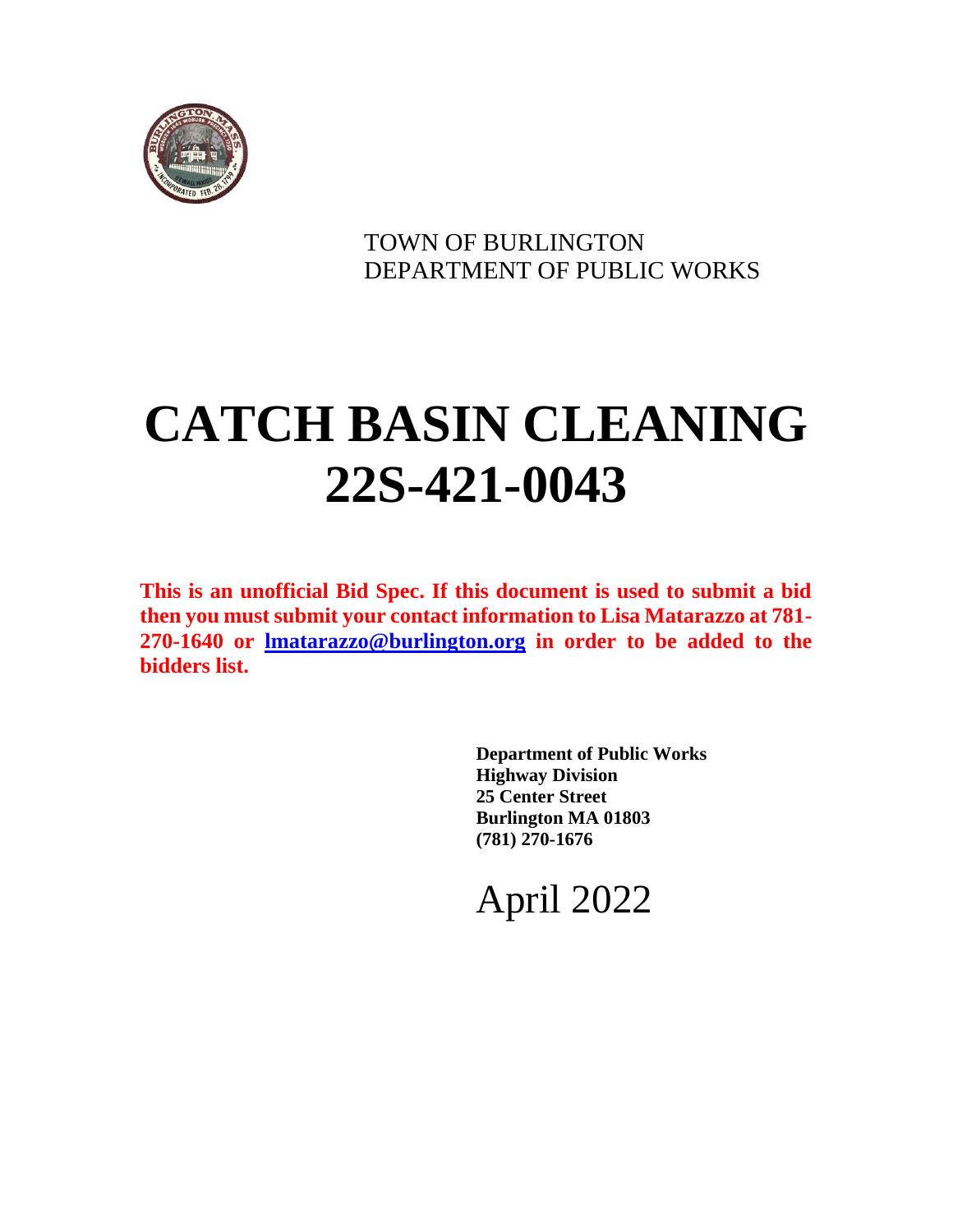### **TABLE OF CONTENTS**

| <b>INVITATION TO BID</b>        | 3  |
|---------------------------------|----|
| <b>SCOPE OF WORK</b>            | 4  |
| <b>INSTRUCTIONS TO BIDDERS</b>  | 6  |
| <b>FORM OF GENERAL BID</b>      |    |
| <b>ADDENDA</b>                  | 12 |
| <b>BID FORM</b>                 | 13 |
| <b>TOTAL BID PRICE</b>          | 14 |
| <b>CONTRACTOR REFERENCES</b>    | 15 |
| <b>CONTRACTOR CERTIFICATION</b> | 16 |
| <b>AGREEMENT</b>                | 17 |
| <b>SPECIFICATIONS</b>           | 18 |
| <b>INSURANCE</b>                | 20 |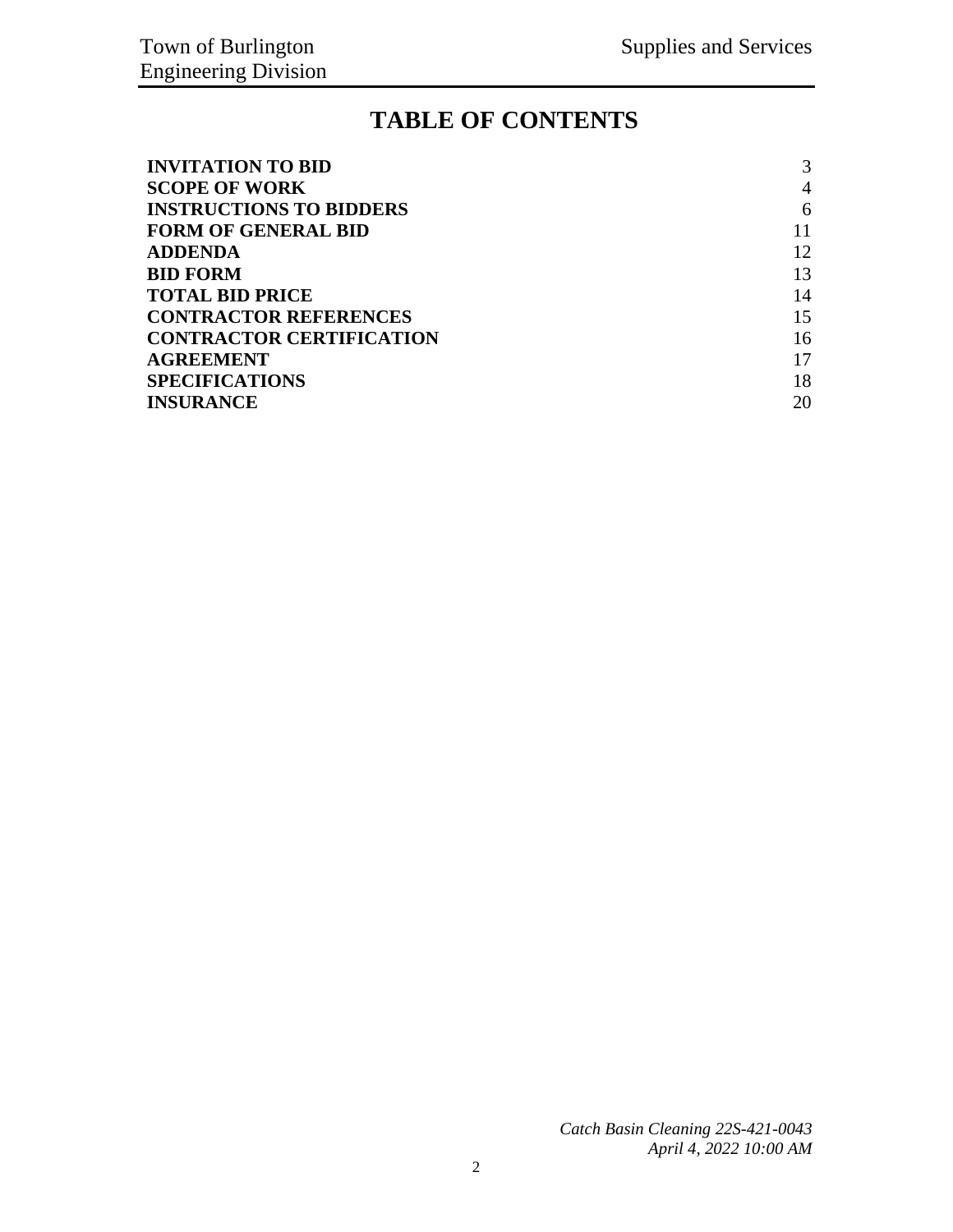# **INVITATION TO BID**

### <span id="page-2-0"></span>**ANNUAL SUPPLIES AND SERVICES CONTRACT – CHAPTER 30B**

The Town of Burlington, MA Department of Public Works invites sealed bids for Catch Basin Cleaning will be received by DPW/Engineering, Town Hall, 25 Center Street, Burlington, Massachusetts, 01803 until 10:00 AM; April 4, 2022 and will be publicly opened and read aloud at such time.

- Specifications and bid forms are available on the Towns website at [www.burlington.org](http://www.burlington.org/) on the DPW page under Projects.
- Specifications and bid forms may be obtained at the DPW/Engineering, 25 Center Street, Burlington, Massachusetts, 01803 after March 21 2022 between 8:30 AM and 4:00 PM for a non-refundable reproduction cost of \$25.00.
- A bid bond of five (5) percent is required.
- This project is bid according to MGL 30B.
- Prevailing wage shall be paid per MGL 149 SECT. 26-27D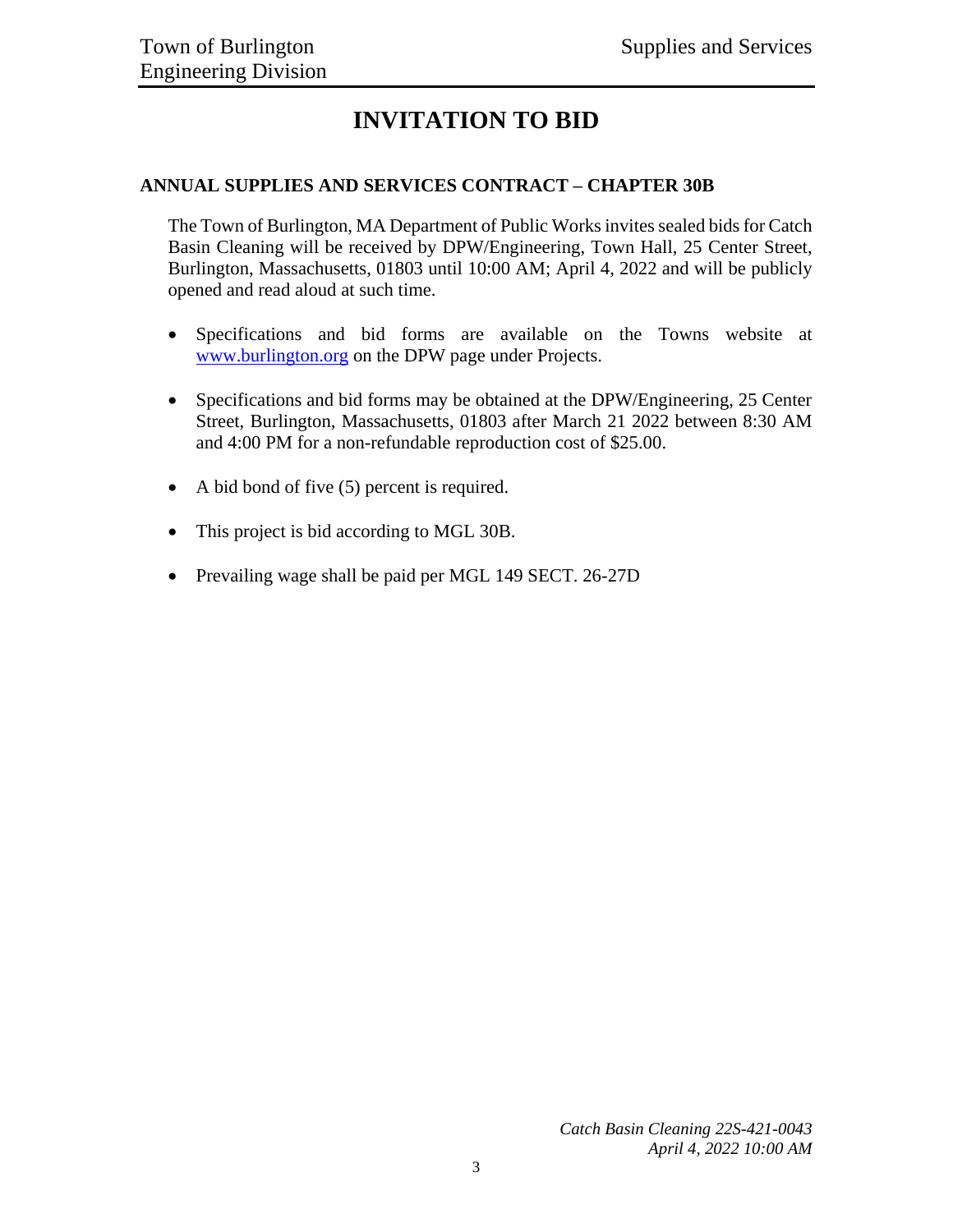### **SCOPE OF WORK**

### <span id="page-3-0"></span>**CATCH BASIN CLEANING**

- 1. The Contractor shall clean catch basins, as directed by the Superintendent of Highway Division, or his designee, in the Town once during the year between June lst and October 30<sup>th</sup>.
- 2. The Basin Cleaning Program will be coordinated with the Sweeping Program so that the basins are cleaned only in areas that have already been swept.
- 3. Equipment used by the Contractor will be maintained by him/her and shall be kept in good operating condition.
- 4. The Contractor will dump all debris removed from the catch basins at a dump site provided by the Town.
- 5. The Contractor will report finding damaged catch basins to the Superintendent of Highway Division or his designee.

The work to be done under this contract shall consist of removing the accumulated dirt, refuse and other debris from each catch basin, the gutter mouth of curb inlets, and disposing of the materials removed. Drainage manholes are considered catch basins in this contract.

The Contractor shall in each case remove the grate, clean the catch basin, including scraping the sides of the basin, to the satisfaction of the inspector, and carefully reinstall the grate. The catch basin shall be considered clean when the remaining material in the catch basin is not more than four (4) inches in depth, if leveled.

Before reinstalling the grates, the rims or seats shall all be cleaned so that they fit properly in place. Immediately upon replacing the grate the Contractor shall paint a dot on a corner of the grate location, the color to be selected by the Highway Superintendent or his designee.

During the operation, care shall be taken by the Contractor not to damage the grate, frame, catch basin, pipe or curbing. If damage is caused by the negligence of the Contractor, the damaged parts shall be satisfactorily repaired or replaced at his own expense.

No cover shall be removed until immediately preceding cleaning. No uncovered catch basin shall be left unattended at any time. Covers shall be replaced immediately after cleaning.

If the Contractor is required to drive his equipment on an unpaved area, in order to clean a specified catch basin he will not be liable for any damage caused to the unpaved area by his equipment.

The material removed from the catch basins shall be transported immediately to the dump site in trucks that will not spill the material along the roadway. Any material falling on

> *Catch Basin Cleaning 22S-421-0043 April 4, 2022 10:00 AM*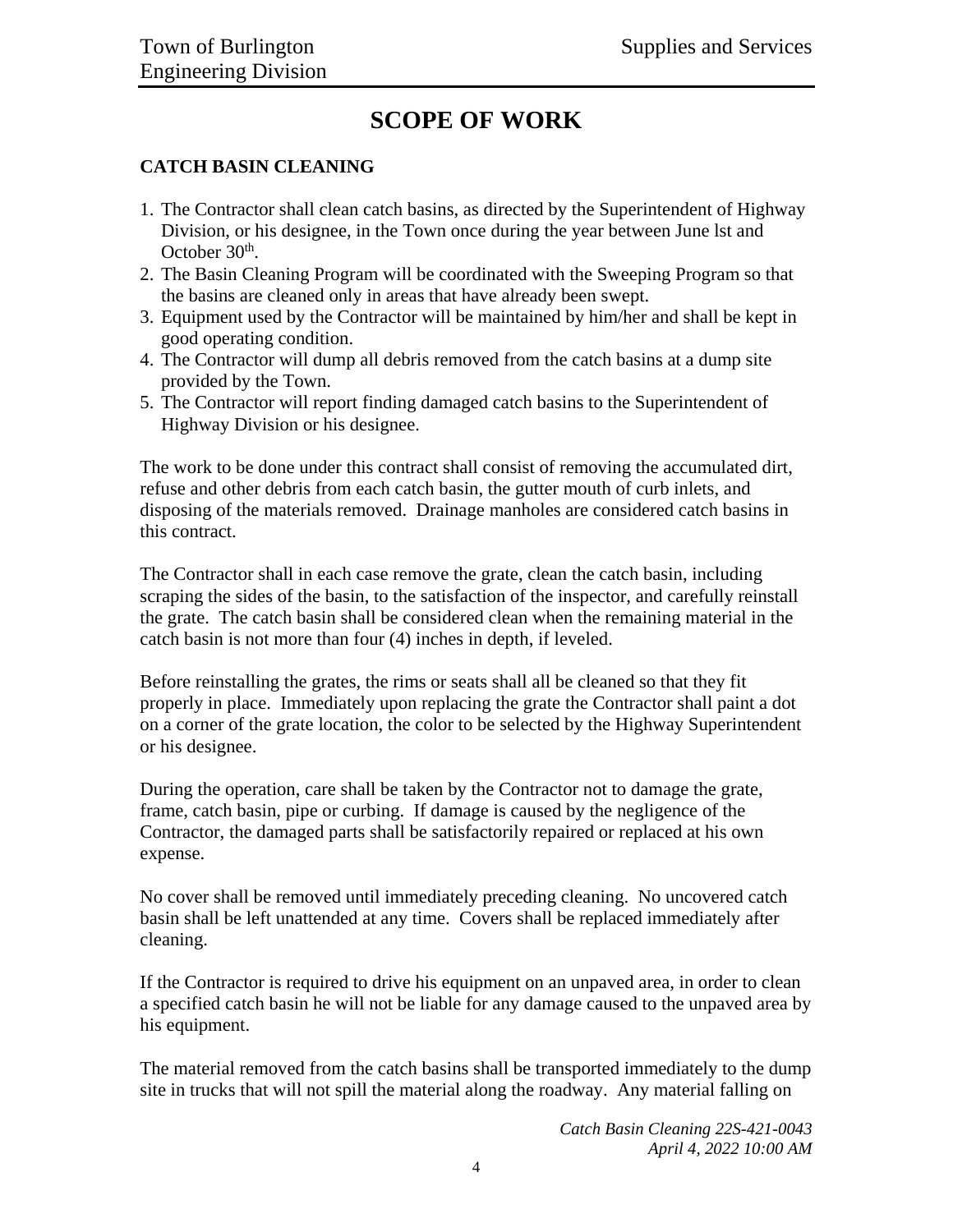the roadway shall be cleaned up at Contractor's expense. The daily starting time may vary depending on the section of town where the work is being done. Cleaning in heavy traffic areas shall be done prior to 7:00 AM or after 3:30 PM.

Whenever the Superintendent or his designee calls the Contractor because of an emergency, regardless of cause, the Contractor must respond with a basin cleaner and experienced operator. Failure of the contractor to respond when called for emergencies could be reason to terminate the contract.

The Contractor must own a minimum of two (2) catch basin cleaners have a full time year round facility and staff capable of handling day to day operations and covering emergencies at any time.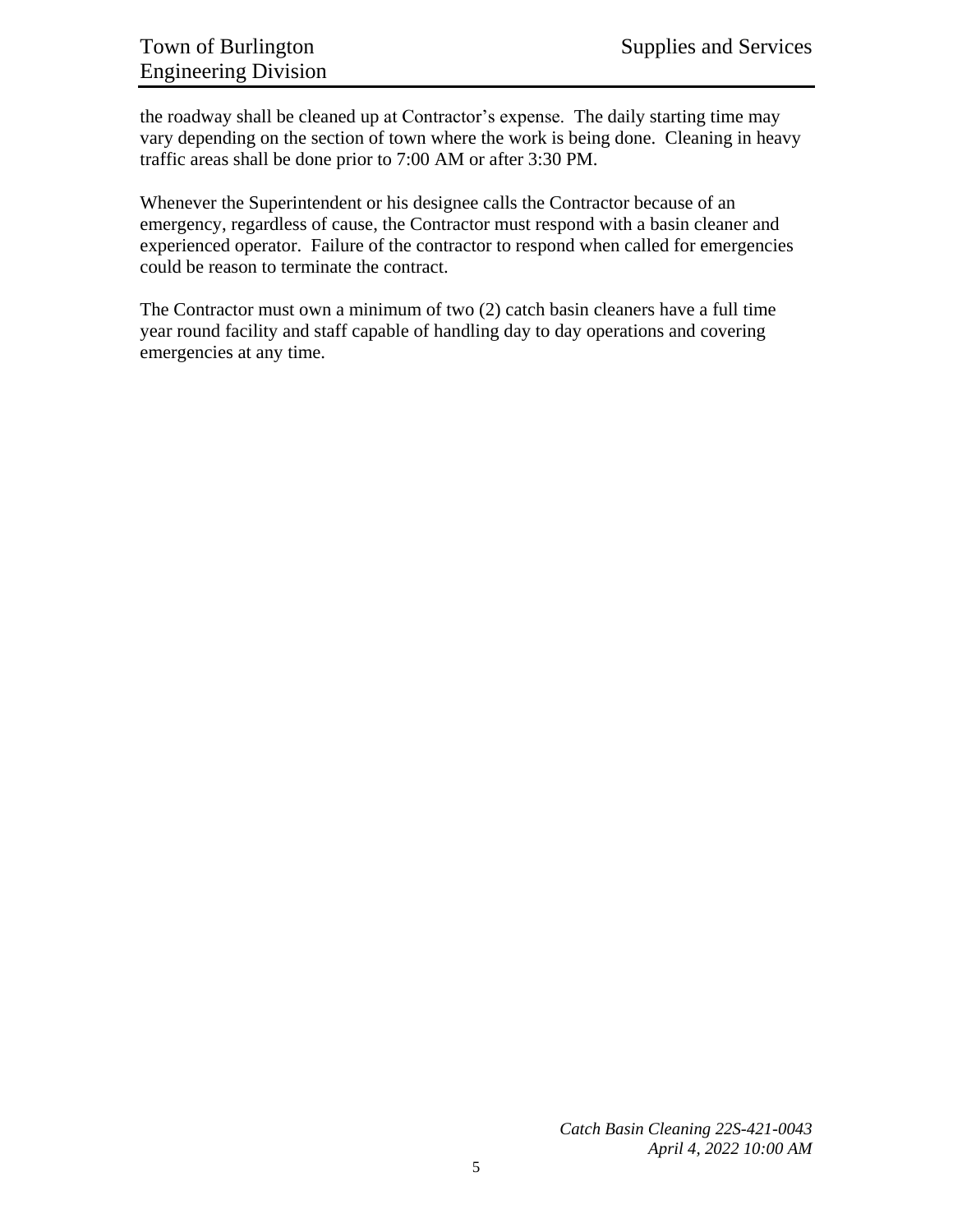### **INSTRUCTIONS TO BIDDERS**

### <span id="page-5-0"></span>1. Receipt and Opening of Bids

The Town of Burlington, Massachusetts, herein called the Owner, acting by and through its Department of Public Works, will receive sealed bids for the service of Catch Basin Cleaning at the **DPW/Engineering Division, Town Hall Annex, 25 Center Street, Burlington, MA 01803** as specified in the invitation for Bids at which time bids will be publicly opened and read.

Any bid may be withdrawn prior to the above scheduled time for the opening of bids or authorized postponement thereof. Any bid received after the time and date specified will not be considered. The bidder agrees that this bid shall be good and may not be withdrawn for a period of thirty (30) days, Saturdays, Sundays, and legal holidays excluded, after opening the bids.

2. Location and Work to be done

The Location of the Work to be done is described in Scope of Work and Schedule.

3. Preparation of Bid

Each bid must be submitted on the prescribed form. All blank spaces for bid prices must be filled in, in ink or typewritten, in both words and figures.

Each bid must be submitted in a sealed envelope bearing on the outside **the name of the bidder, his address, and endorsed with the name of the project.**

If forwarded by mail**, the sealed envelope containing the bid must be enclosed in another envelope addressed as specified in Receipt and Opening of Bids.**

The following sections must be completed as part of the bid package:

- Form of General Bid
- Acknowledgement of Addenda, if any
- Bid Form
- Total Bid Price
- Contractor Reference
- Contractor Certification
- 4. Bid Opening Procedure

The following list of requirements shall apply to each filed bid. Bids not meeting all the requirements for timeliness and security will be rejected without opening; bids not meeting signature and addenda requirements will be rejected prior to checking of bid amounts.

> *Catch Basin Cleaning 22S-421-0043 April 4, 2022 10:00 AM*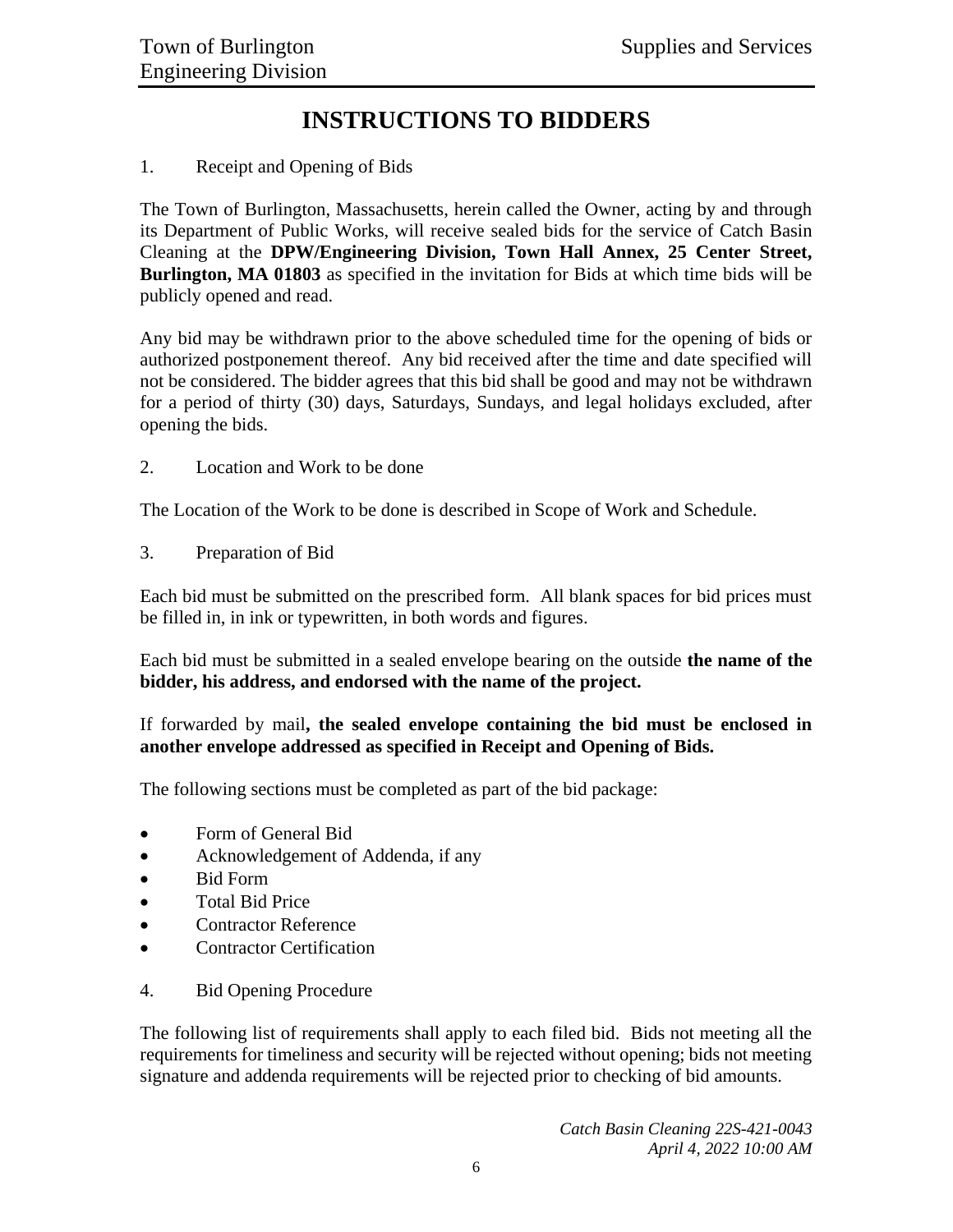Bids shall be filed at the place and before the time specified as the bid opening date.

Properly executed bid security shall be placed in a sealed envelope and shall be attached to the outside of the envelope containing the bid.

Bid signatures will be checked.

The total dollar amount of each bid will be read, and the three apparent lowest bids will be selected for further consideration. These three apparent low bids will be read aloud for the benefit of the other bidders and the bid opening procedure will be closed. All those present at the bid opening may arrange a time to examine all bids after the bid opening and after the reading of the three apparent low bids.

5. Ability and Experience of Bidder

No award will be made to any bidder who cannot satisfy the Owner that he has sufficient ability and experience in this class of work and sufficient capital and plant to enable him to complete the work successfully within the time named. The Owner's decision or judgment on these matters will be final, conclusive, and binding.

### **Bidder shall have a minimum of five (5) years' experience and have completed satisfactorily five (5) jobs within that time of similar size and scope.**

### **All Subcontractors shall have a minimum of five (5) years' experience and have completed satisfactorily five (5) jobs within that time of similar size and scope.**

The Contractor must submit with his bid proposal a list of five (5) jobs which he has successfully completed, giving the name and the address of these projects so they can be investigated prior to the award of the contract.

The Owner may make such investigations as he deems necessary, and the bidder shall furnish to the Owner, under oath if so required, all such information and data for this purpose as the Owner may request.

6. Condition of Work

Each bidder must familiarize himself fully with the conditions relating to the construction of the project and the employment of labor thereon. Failure to do so will not relieve a successful bidder of his obligation to furnish all material and labor necessary to carry out the provisions of his Contract. Insofar as possible the Contractor, in carrying out his work, must employ such methods or means as will not cause any interruption of or interference with the work of any other Contractor.

7. Addenda and Interpretations

No interpretation of the meaning of the plans, specifications or other pre-bid documents will be made to any bidder orally. All information given to bidders other than by means

> *Catch Basin Cleaning 22S-421-0043 April 4, 2022 10:00 AM*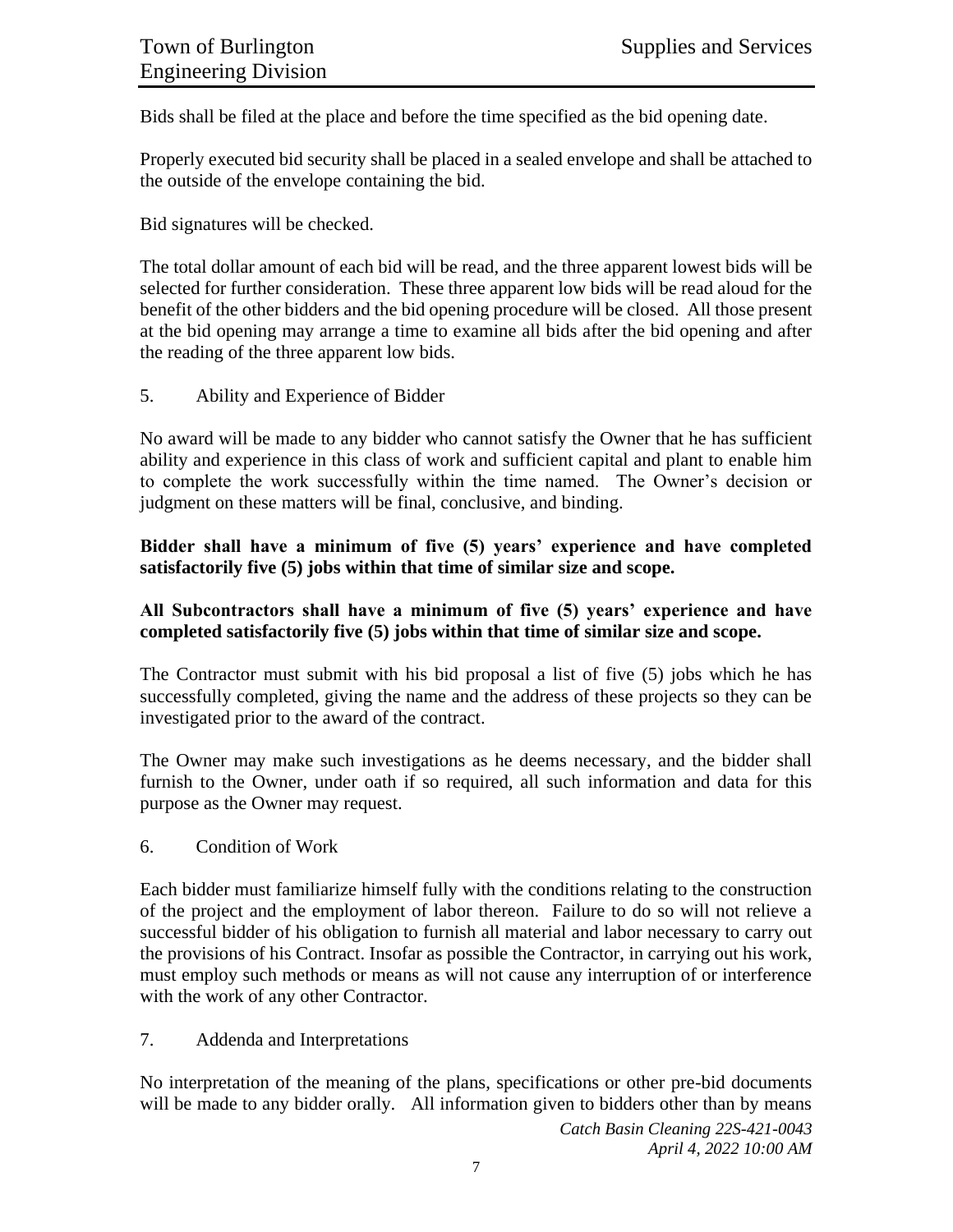of the plans, specifications, or by addenda, as described below, is given informally and shall not be used as the basis of a claim against the Owner.

Every request for such interpretation should be in writing addressed to the **Engineering Division, Town Hall Annex, 25 Center Street, Burlington, MA 01803** and to be given consideration must be received at least seven (7) days prior to the date fixed for the opening of bids. Any and all such interpretations and any supplemental instructions will be in the form of written addenda to the Contract Documents. Failure of any bidder to receive any such addendum or interpretation shall not relieve such bidder from any obligation under this bid as submitted. All addenda so issued shall become part of the Contract Documents.

#### 8. Laws and Regulations

The bidder's attention is directed to the fact that all applicable State laws, municipal ordinances, and the rules and regulation of all authorities having jurisdiction over construction of the project shall apply to the Contract throughout, and they will be deemed to be included in the Contract the same as though herein written out in full.

#### 9. Information Not Guaranteed

All information given in the Contract Documents relating to subsurface and other conditions, natural phenomena, existing pipes, and other structures is from the best sources at present available to the Owner. All such information is furnished only for the information and convenience of bidders and is not guaranteed.

It is agreed and understood that the Owner does not warrant or guarantee that the subsurface or other conditions, natural phenomena, existing pipes, or other structures encountered during construction will be the same as those indicated in the Contract Documents.

It is further agreed and understood that no bidder or Contractor shall use or be entitled to use any of the information made available to him or obtained in any examination made by him in any manner as a basis of or ground for any claim or demand against the Owner or the Engineer, arising from or by reason of any variance which may exist between the information made available and the actual subsurface or other structures actually encountered during the construction work, except as may otherwise be expressly provided for in the Contract Documents.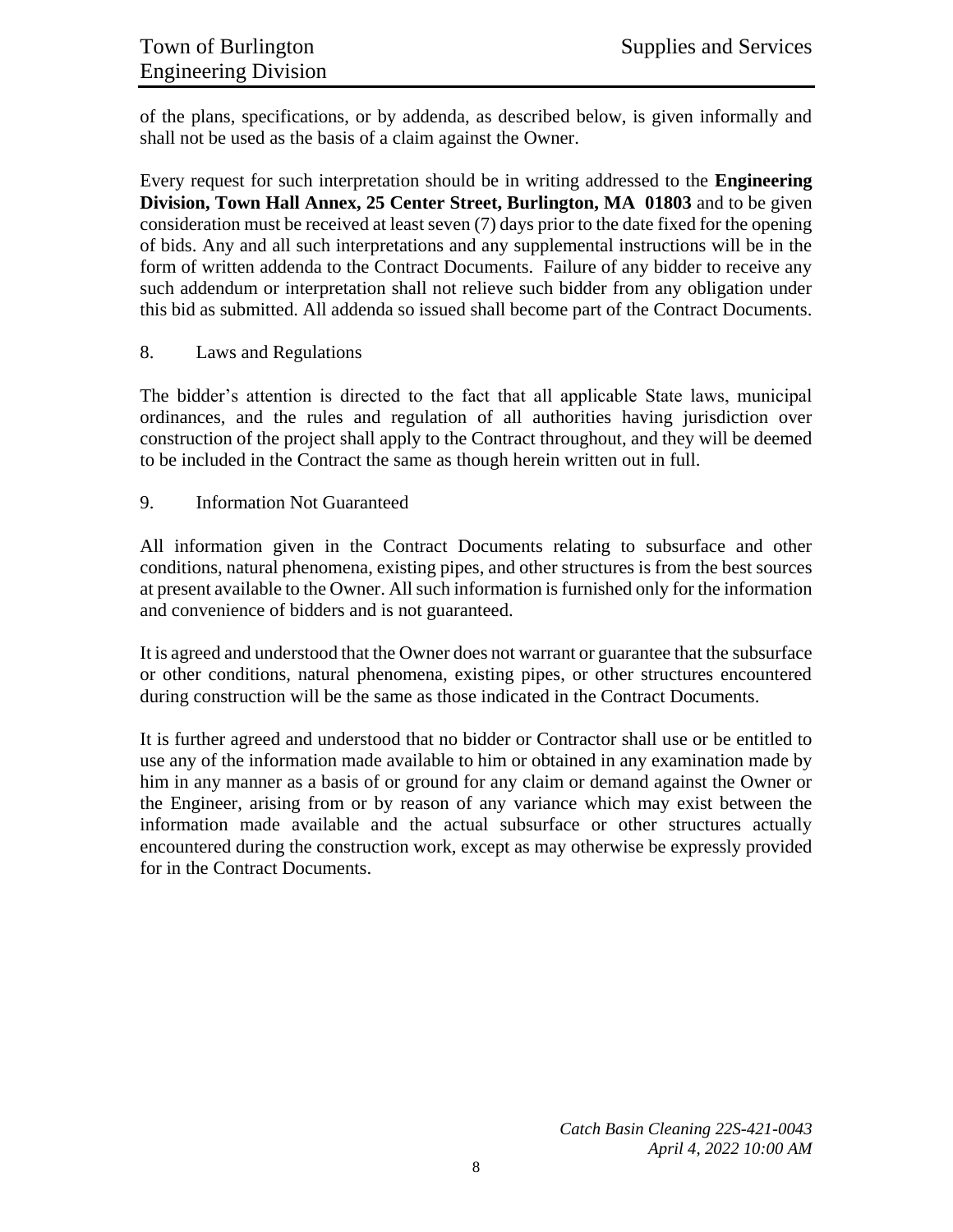### 10. Bid Security

Each bid must be accompanied by a BID BOND, CASH, or, CERTIFIED CHECK, payable to the Town, in the amount stated in INVITATION TO BID. Such checks may be returned to all except the three (3) lowest responsible and responsive bidders within five (5) days, Saturday, Sundays, and legal holidays excluded, after the opening of bids, and the remaining checks will be returned promptly after the Owner and the accepted bidder have executed the Contract, or if no notice of intent to award has been presented to the selected contractor within thirty (30) days, Saturdays, Sundays and holidays excluded, after the date of the opening of bids, upon demand of the bidder at any time thereafter.

The said amount is fixed and agreed upon by and between the Contractor and the Owner because of the impracticability and extreme difficulty of fixing and ascertaining the actual damages the Owner would in such event sustain, and said amount is agreed to be the amount of damages which the Owner would sustain and said amount shall be retained from time to time by the Owner from current periodical estimates.

#### 11. Right to Reject Bid

The Owner reserves the right to waive any informality or reject any and all bids and alternate bids, should the Owner deem it to be in the public interest to do so.

The Owner also reserves the right to reject the bid of any bidder that the Owner considers to be unqualified based on the criteria set forth in Article 5 herein.

### 12. Time for Completion

The bidder must agree to commence work and to fully complete the project within the time limit stated in SPECIAL CONDITIONS.

### 13. Comparison of Bids

In the event that there is a discrepancy in FORM OF GENERAL BID between the lump sum or unit prices written in words and figures, the prices written in words will govern.

#### 14. Rule for Award of Contract

The Contract will be awarded to "the lowest responsible and responsive bidder" for the Total Price Bid pursuant to General Laws Chapter 30B as amended. Such a bidder shall possess the skill ability and integrity necessary for the faithful performance of the work, shall be able to furnish labor that can work in harmony with all other elements of labor employed, or to be employed, in the work, and shall otherwise comply with all applicable provisions of law. Bidder shall execute formal agreement within ten (10) days of the Notice of Award.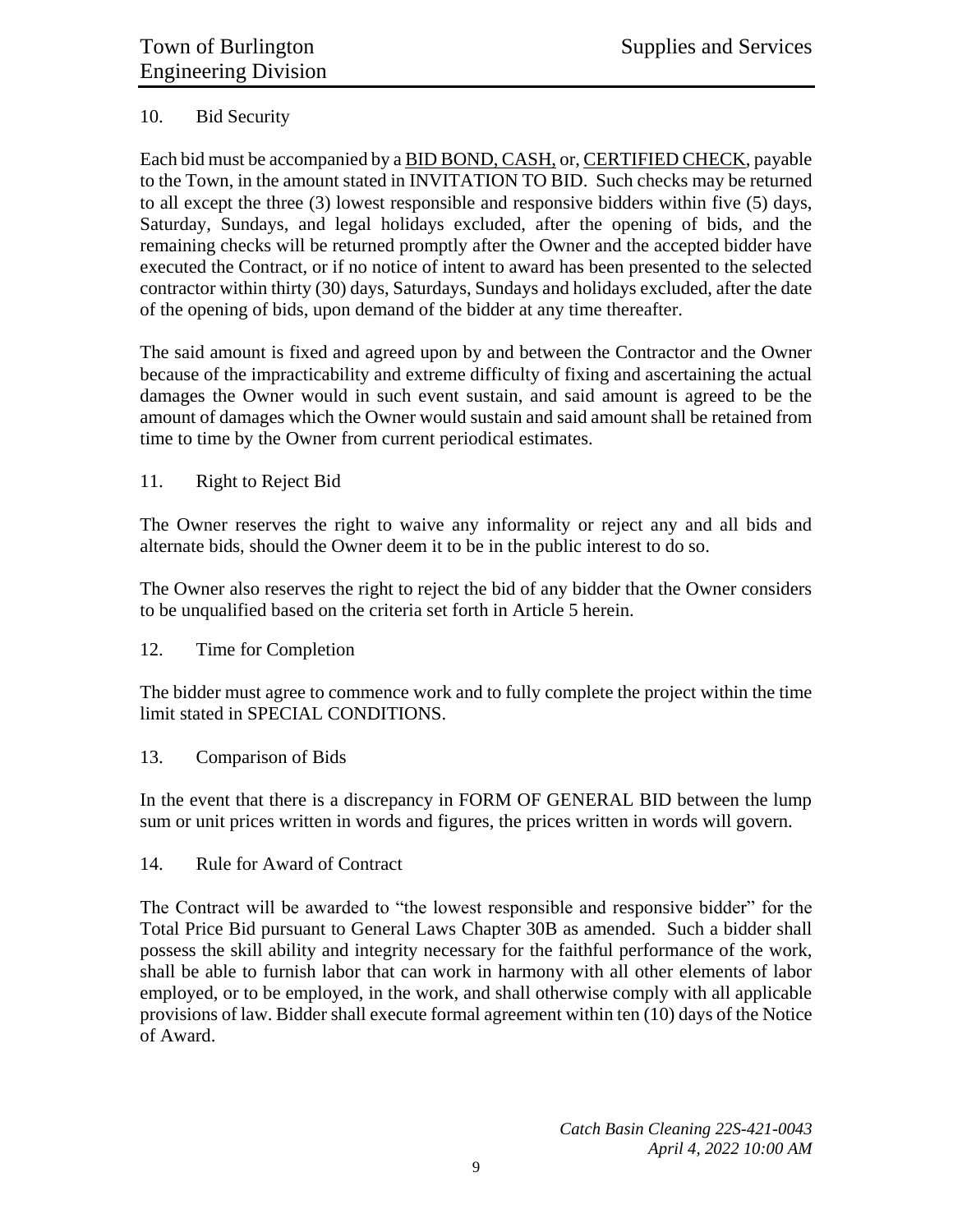### 15. Statutes Regulating Competitive Bidding

Any bid that does not comply with the provisions of Massachusetts General Laws Chapter 30B, as amended, need not be accepted and the Owner may reject every such bid.

#### 16. Wage Rates

Prevailing Wage Rates as determined by the Commissioner of Department of Labor and Industries under the provision of the Massachusetts General Laws, Chapter 149, Section 26 to 27G, as amended, apply to this project. It is the responsibility of the contractor, before bid opening to request if necessary, any additional information on Prevailing Wage Rates for those trades people who may be employed for the proposed work under this contract.

State schedules of Prevailing Wage Rates will be made available by the Owner.

### 17. Bid Items Not Guaranteed

The successful bidder is not guaranteed all items or the total bid price under this contract. Bidders must understand that like items will be bid under other contracts specifically packaged as one complete project. The successful bidder has no right to similar items bid under other projects. The Town Engineer will specify where and when this contract will be applied to undertake a particular improvement.

#### 18. Contract Duration

This contract will be held in effect for  $one(1)$  year. The Town of Burlington acting through its Town Administrator, reserves the right to extend this contract for up to two additional one (1) year periods to provide the services and/or materials at the unit prices bid, as appears in the best interest of the Town of Burlington, assuming the Contractor agrees to the extension.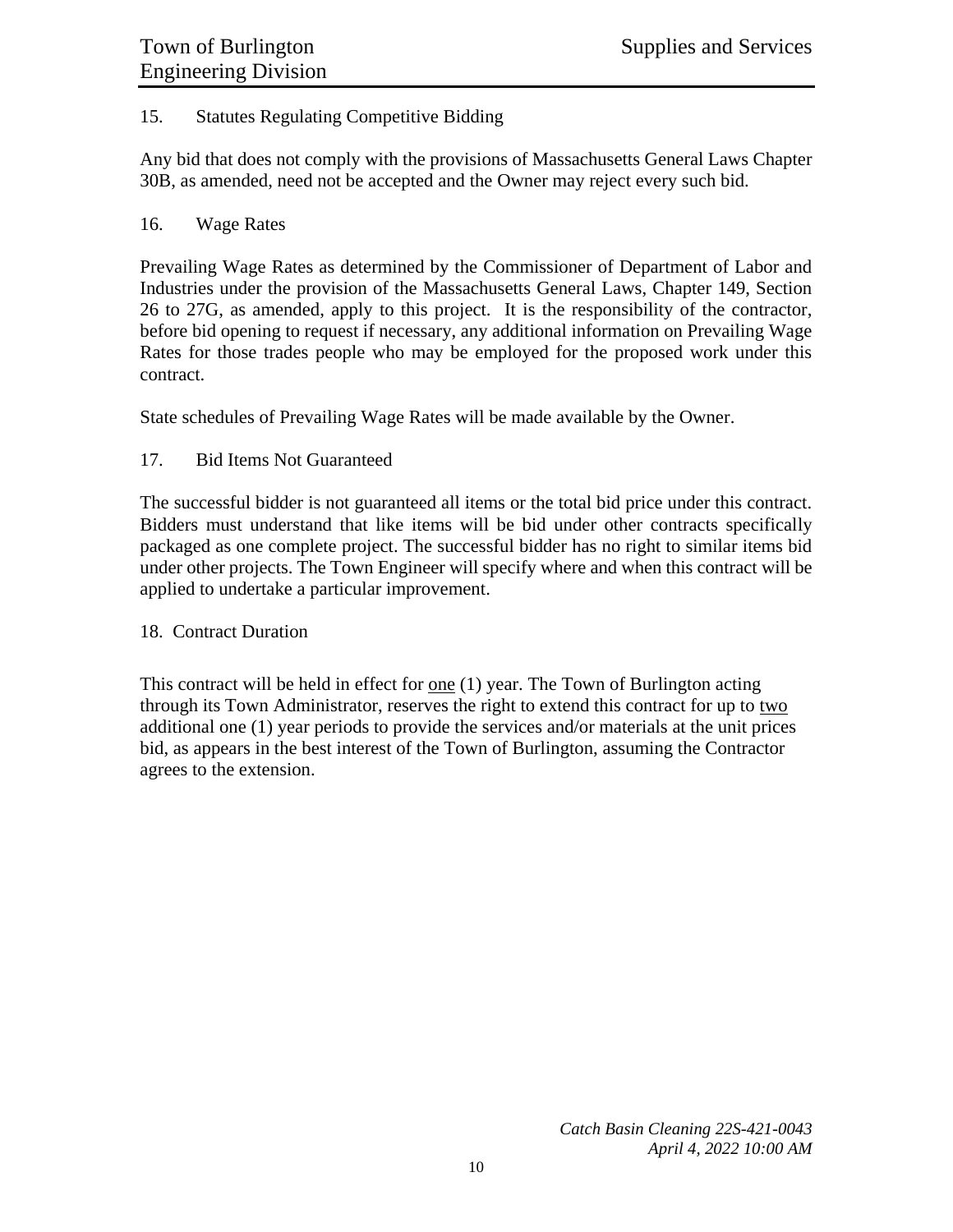### **FORM OF GENERAL BID**

<span id="page-10-0"></span>

| Bid of                                                                                    | (hereinafter called "Bidder")* |
|-------------------------------------------------------------------------------------------|--------------------------------|
| (_____) a corporation, organized and existing under the laws of the state of ___________. |                                |
| $(\underline{\hspace{1cm}})$ a partnership                                                |                                |
| $(\underline{\hspace{1cm}})$ a joint venture                                              |                                |
| $(\_\_\)$ an individual doing business as $\_\_\_\_\_\_\_\_\$                             |                                |
| To the Town of Burlington, Massachusetts (hereinafter called "Owner").                    |                                |

Gentlemen:

----------------------

The bidder, in compliance with your invitation for bids, having examined the Contract Documents and being familiar with all of the conditions surrounding the construction of the proposed project including the availability of materials and labor, hereby propose to furnish all labor, materials, and supplies, and to construct the project in accordance with the Contract Documents within the time set forth in the agreement, and at the prices stated below. These prices are to cover all expenses incurred in performing the work required under the Contract Documents, or which this proposal is a part.

\*Insert corporation, partnership or individual as applicable.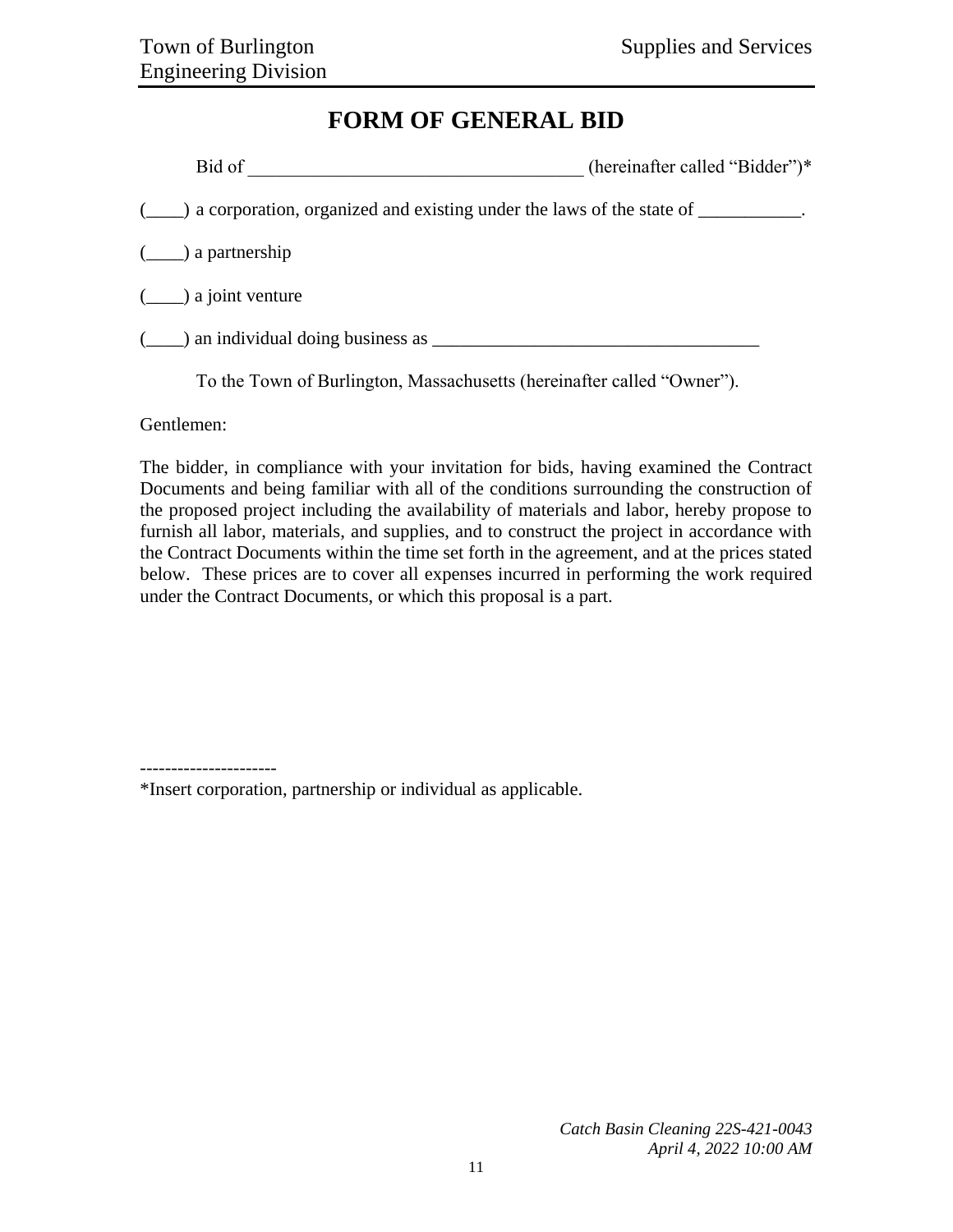### **ADDENDA**

<span id="page-11-0"></span>Bidder acknowledges receipt of the following addenda:

| No. |  |
|-----|--|
|     |  |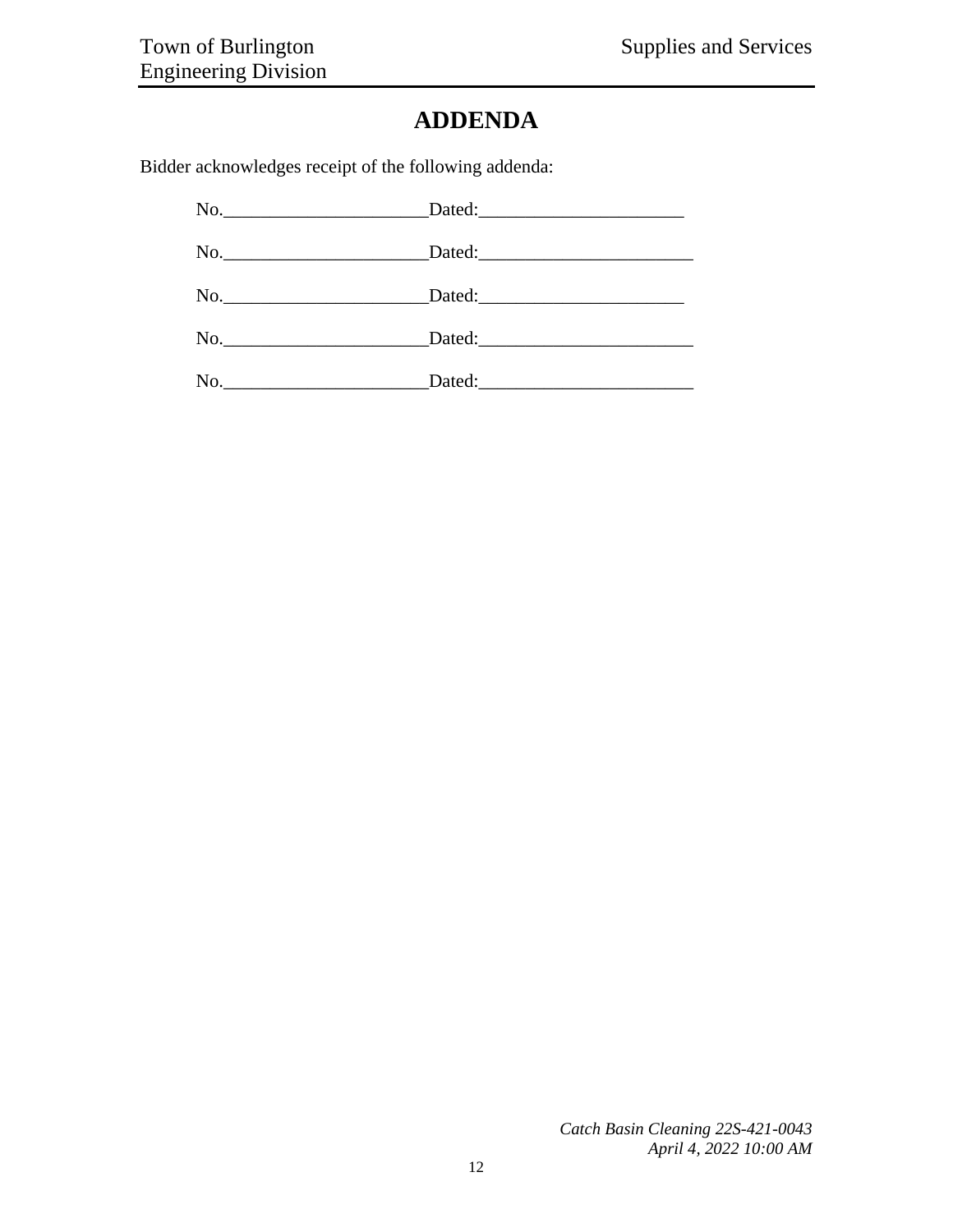### **BID FORM**

#### <span id="page-12-0"></span>**BASE BID\***

| <b>Item</b>                         | <b>Estimated</b><br>Quantity | <b>Unit Price</b> |    | <b>Item Total</b> |  |
|-------------------------------------|------------------------------|-------------------|----|-------------------|--|
| <b>Catch Basin Cleaning</b>         | 2800                         | \$                | ea | S                 |  |
|                                     |                              | <b>Total</b>      |    |                   |  |
| : Rosa hid shall ha hasis far award |                              |                   |    |                   |  |

**\* Base bid shall be basis for award.**

| <b>Total Price in words:</b> |  |  |  |
|------------------------------|--|--|--|
|                              |  |  |  |
|                              |  |  |  |
| <b>COMPANY</b>               |  |  |  |
| <b>ADDRESS</b>               |  |  |  |
| PHONE#                       |  |  |  |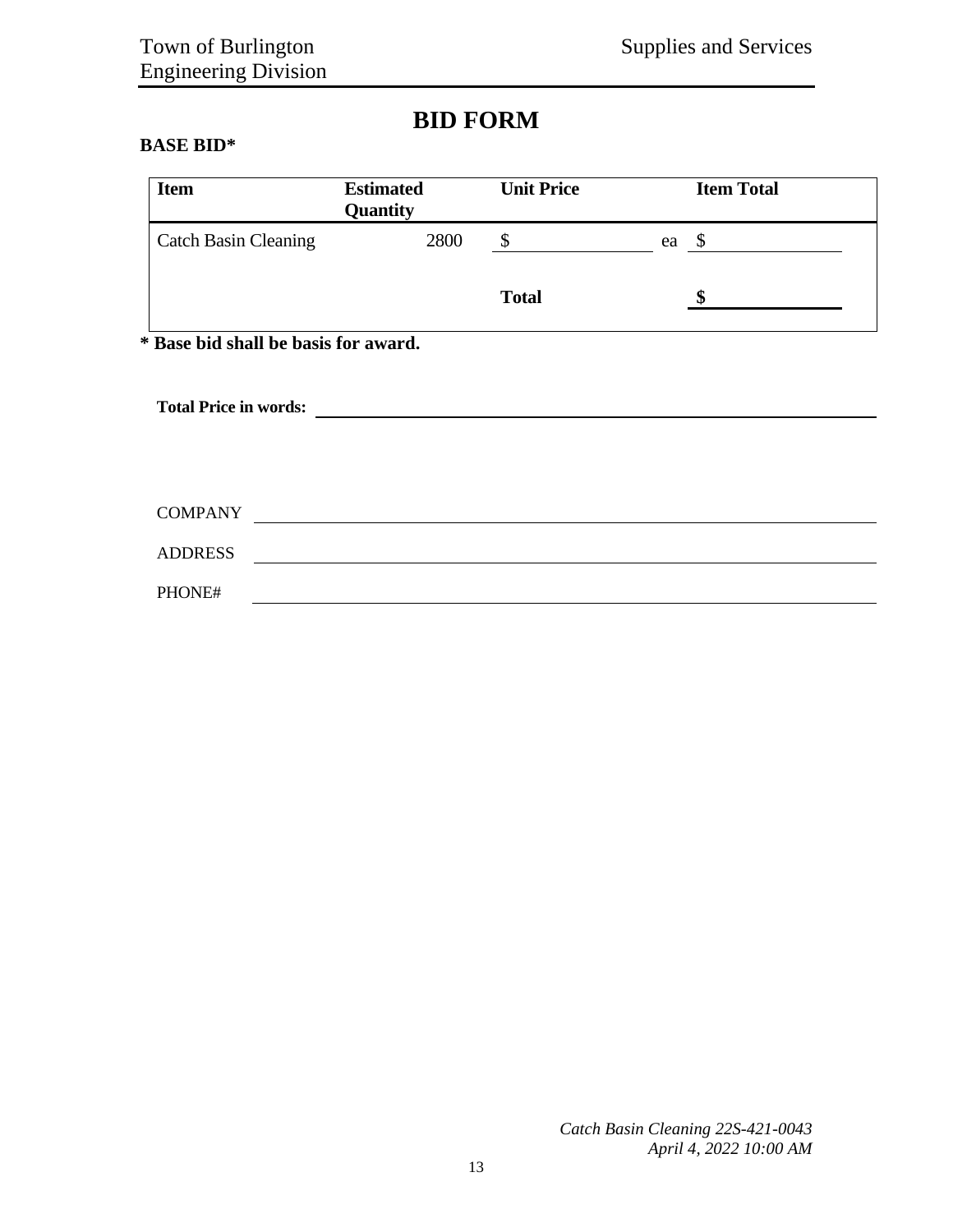| <b>TOTAL BID PRICE</b> |  |  |
|------------------------|--|--|
|------------------------|--|--|

<span id="page-13-0"></span>

| Total Price Bid: \$           |  |
|-------------------------------|--|
| <b>Bid Price in</b><br>Words: |  |
| Name:                         |  |
| Signature:                    |  |
| Title:                        |  |
| Company:                      |  |
| Address:                      |  |
| Phone:                        |  |

**This is an unofficial Bid Spec. If this document is used to submit a bid then you must submit your contact information to Lisa Matarazzo at [lmatarazzo@burlington.org](mailto:lmatarazzo@burlington.org) in order to be added to the bidders list.**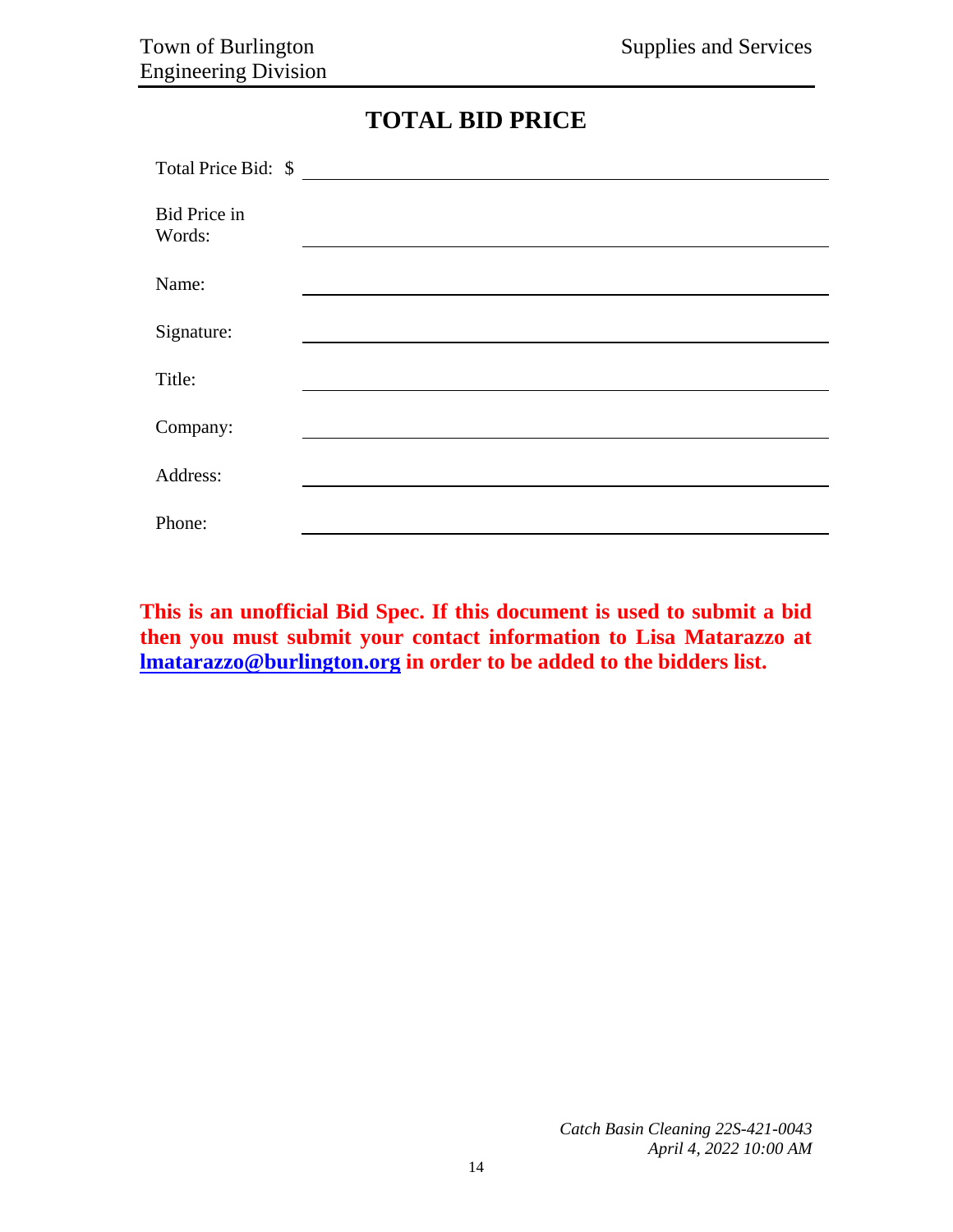### **CONTRACTOR REFERENCES**

<span id="page-14-0"></span>The undersigned offers the following information as evidence of his qualifications to perform the work as bid upon according to all the requirements of the plans and specifications.

1. Have been in business under present name for \_\_\_years.

2. The names and addresses of all persons interested in the bid (if made by a partnership or corporation) as Principals are as follows:

\_\_\_\_\_\_\_\_\_\_\_\_\_\_\_\_\_\_\_\_\_\_\_\_\_\_\_\_\_\_\_\_\_\_\_\_\_\_\_\_\_\_\_\_\_\_\_\_\_\_\_\_\_\_\_\_\_\_\_\_\_\_\_\_\_\_\_\_\_\_\_\_ \_\_\_\_\_\_\_\_\_\_\_\_\_\_\_\_\_\_\_\_\_\_\_\_\_\_\_\_\_\_\_\_\_\_\_\_\_\_\_\_\_\_\_\_\_\_\_\_\_\_\_\_\_\_\_\_\_\_\_\_\_\_\_\_\_\_\_\_\_\_\_\_ \_\_\_\_\_\_\_\_\_\_\_\_\_\_\_\_\_\_\_\_\_\_\_\_\_\_\_\_\_\_\_\_\_\_\_\_\_\_\_\_\_\_\_\_\_\_\_\_\_\_\_\_\_\_\_\_\_\_\_\_\_\_\_\_\_\_\_\_\_\_\_\_ \_\_\_\_\_\_\_\_\_\_\_\_\_\_\_\_\_\_\_\_\_\_\_\_\_\_\_\_\_\_\_\_\_\_\_\_\_\_\_\_\_\_\_\_\_\_\_\_\_\_\_\_\_\_\_\_\_\_\_\_\_\_\_\_\_\_\_\_\_\_\_

(Attach supplementary list if necessary)

3. The bidder is requested to state below what work of a similar character to that included in the proposed contract he has done, and give references that will enable the Owner to judge his experience, skill and business standing (add supplementary page if necessary).

| $\#$           | Completion | Project Name | Contract | Reference | Telephone No. |
|----------------|------------|--------------|----------|-----------|---------------|
|                | Date       |              | Amount   | Name      |               |
| 1              |            |              |          |           |               |
|                |            |              |          |           |               |
| 2              |            |              |          |           |               |
|                |            |              |          |           |               |
| $\mathfrak{Z}$ |            |              |          |           |               |
|                |            |              |          |           |               |
| $\overline{4}$ |            |              |          |           |               |
|                |            |              |          |           |               |
| 5 <sup>5</sup> |            |              |          |           |               |
|                |            |              |          |           |               |

4. Bank reference

(Name)

(Bank)

(Address) (Telephone No.)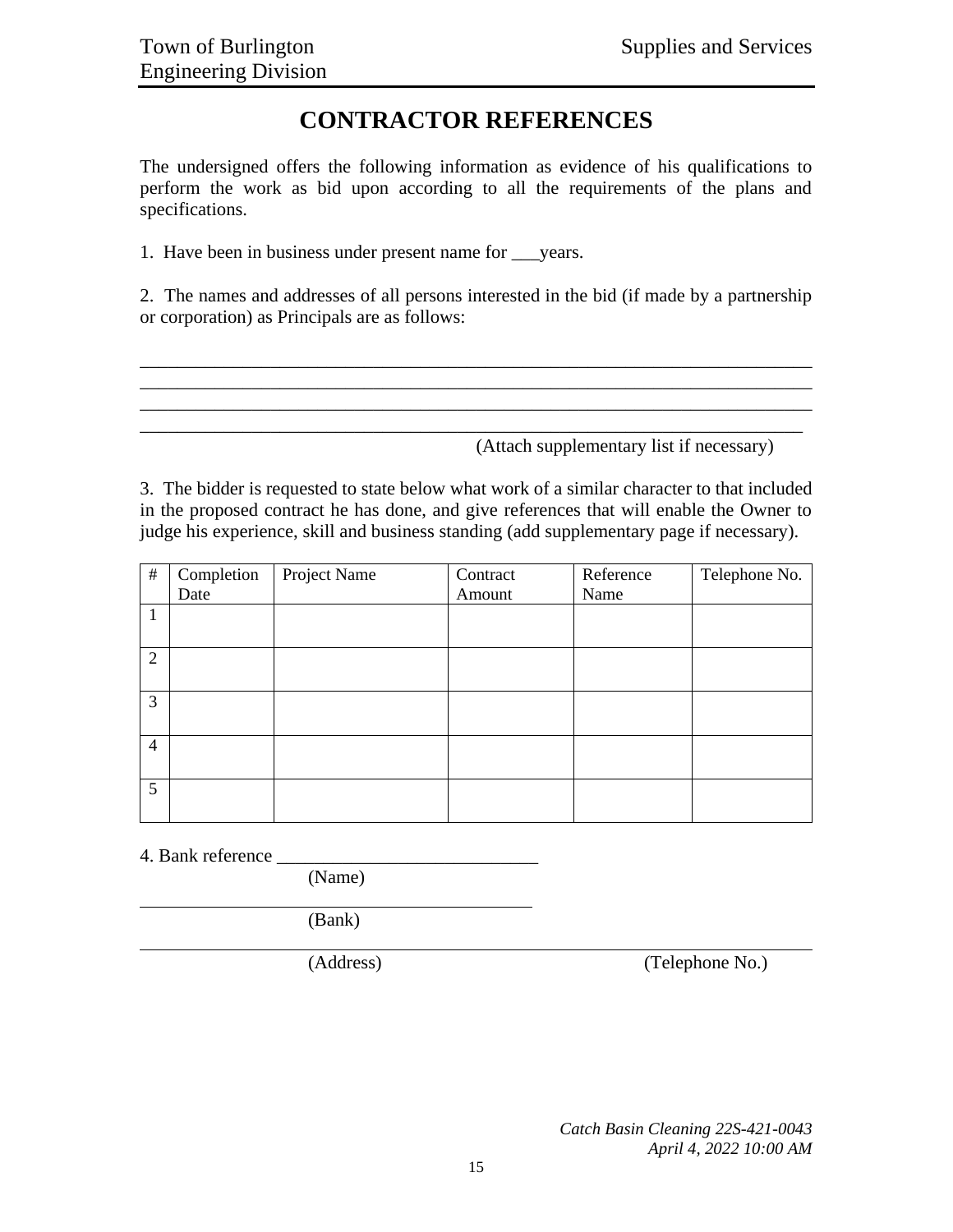# **CONTRACTOR CERTIFICATION**

### <span id="page-15-0"></span>**NON-COLLUSION**

I certify under penalties of perjury that this bid or proposal has been made and submitted under good faith and without collusion or fraud with any other person. As used in this certification, the word "person" shall mean any natural person, business, partnership, corporation, union, committee, club, or other organization, entity, or group of individuals.

### **TAX COMPLIANCE**

Pursuant to Massachusetts General Law Chapter 62C, Section 49A, I certify under the penalties of perjury that, to the best of my knowledge and belief, I am in compliance with all laws of the Commonwealth relating to taxes, reporting of employees and contractors, and withholding and remitting child support.

### **LABOR HARMONY / OSHA 10-HOUR**

I will furnish labor that can work in harmony with all other elements of labor employed or to be employed in the work, and all employees to be employed in the work subject to this bid have successfully completed a course in construction safety and health approved by the United States Occupational Safety and Health administration that is at least 10 hours in duration.

\_\_\_\_\_\_\_\_\_\_\_\_\_\_\_\_\_\_\_\_\_\_\_\_\_\_\_\_\_\_\_\_\_\_\_\_\_\_\_\_\_\_\_\_\_\_\_\_\_\_\_\_\_\_\_\_\_\_\_\_\_\_\_\_\_\_\_

Signature:

(Person Signing Bid)

(Name of Business)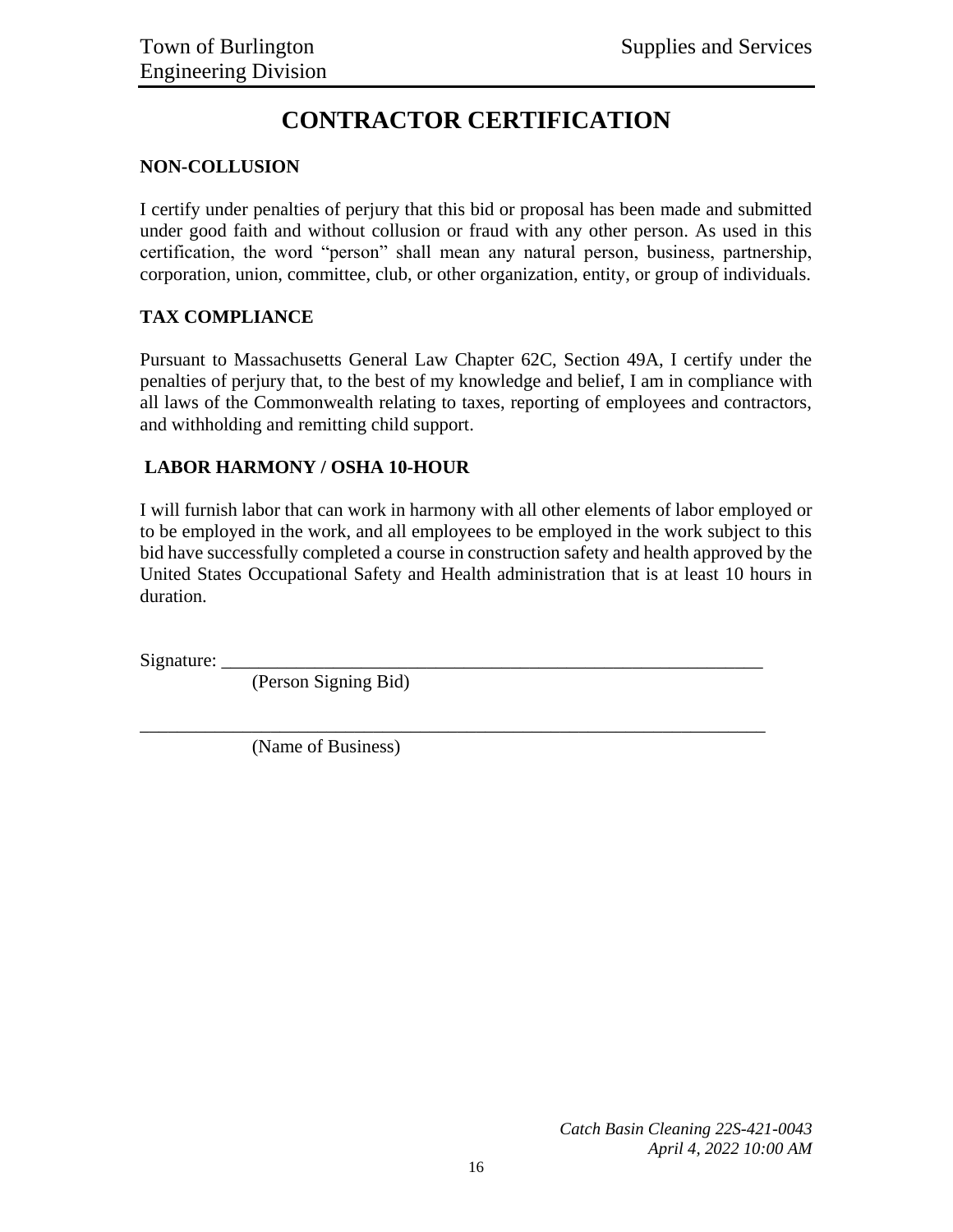### **AGREEMENT**

<span id="page-16-0"></span>THIS AGREEMENT, by and between the party of the first part, the Town of Burlington, hereinafter called "OWNER", acting herein through its Town Administrator, and the party of the second part hereinafter called "CONTRACTOR".

WITNESSETH: That for and in consideration of the payments and agreements hereinafter mentioned, to be made and performed by the OWNER, the CONTRACTOR hereby agrees with the OWNER to commence and complete the project described by these bid documents hereinafter called the project, for the sum of the contract price and all extra work in connection therewith, under the terms as stated in the Contract Documents; and at his (its and their) own proper cost and expense to furnish all the materials, supplies, machinery equipment, tools, superintendence, labor, insurance, and other accessories and services necessary to complete the said project in accordance with the conditions and prices stated in FORM OF GENERAL BID, GENERAL CONDITIONS, Contract Documents as prepared by the Owner.

IN WITNESS WHEREOF, the parties to these presents have executed this contract.

| \$                 |                       |      |
|--------------------|-----------------------|------|
|                    | <b>Contract Price</b> |      |
| <b>AGREED:</b>     |                       |      |
| Town of Burlington |                       |      |
|                    |                       |      |
| Town Administrator |                       | Date |
| Contractor         |                       |      |
| Contractor         |                       | Date |
| Company<br>Name:   |                       |      |
| Address:           |                       |      |

In accordance with M.G.L. C. 44, Section 31C, this is to certify than an appropriation in the amount of this contract is available therefore and that the Town Administrator has been authorized to execute the contract and approve all requisitions and change orders.

| <b>Town Accountant</b> | Date |
|------------------------|------|
| <b>Account Number</b>  |      |

*Catch Basin Cleaning 22S-421-0043 April 4, 2022 10:00 AM*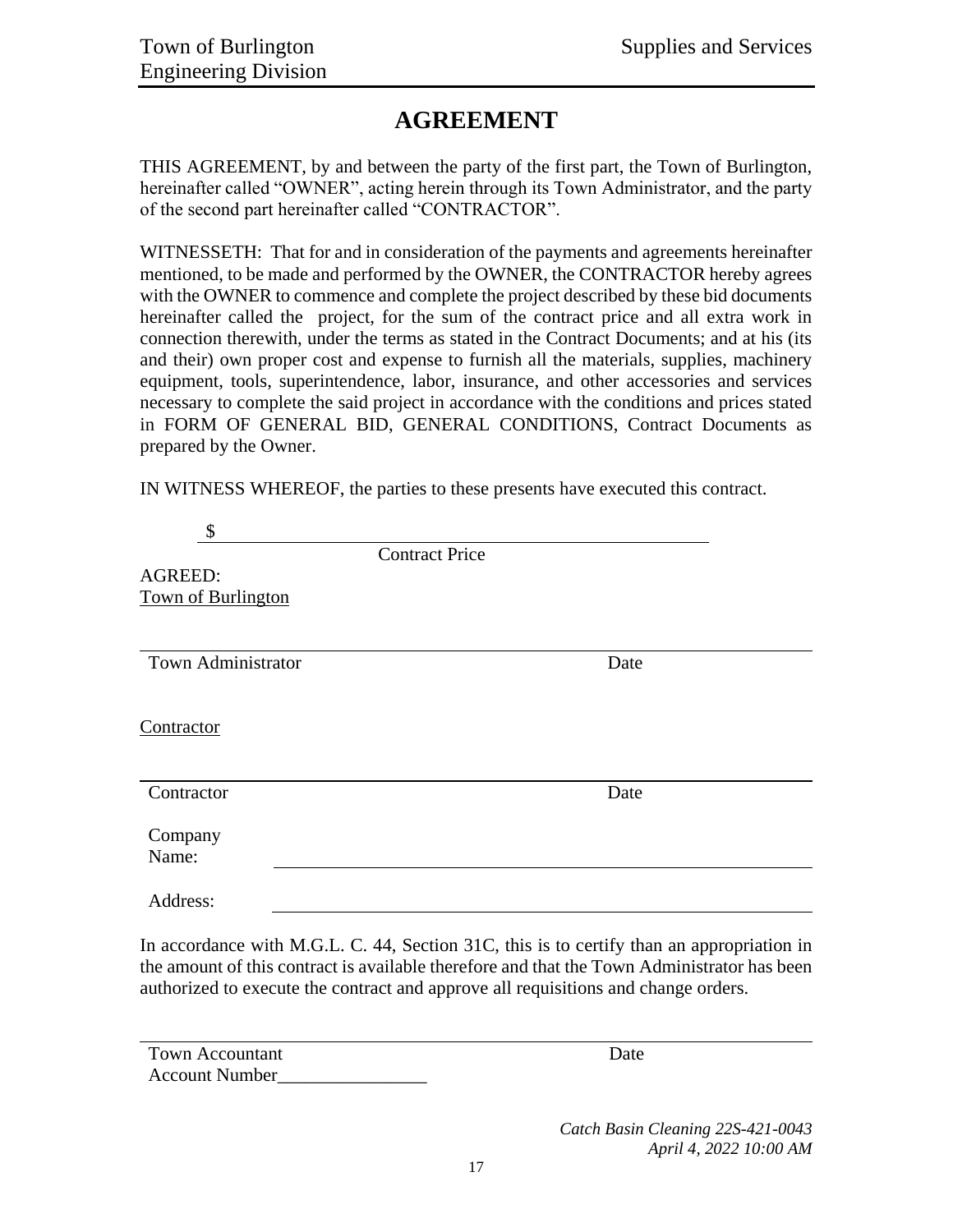### **SPECIFICATIONS**

### <span id="page-17-0"></span>**GENERAL INFORMATION**

- A. The Contractor selected will have to meet all minimum requirements of this proposal.
- B. The Town has approximately 2,800 catch basins and manholes, and shall require a specific number to be cleaned under this contract.
- C. Penalties will be assessed for breakdowns or failure to maintain the catch basin cleaning schedule. A one (l) hour grace period will be provided in the event of a breakdown. If the Contractor fails to repair or replace the machine within the hour, a twenty-five dollars (\$25.00) per hour penalty for each hour lost beginning from the first hour of the breakdown shall be assessed. The grace period of one (l) hour can only be used three (3) times in any given month. If a Contractor breaks down more than three (3) time during the month, all lost time during the month will be assessed as a penalty. Failure to complete the catch basin cleaning schedule on time will be cause for the Department to assess a penalty of two hundred and fifty (\$250.00) per day.

### **EQUIPMENT SPECIFICATIONS AND REQUIREMENTS**

- A. CATCH BASINS CLEANING
- 1. The Contractor must supply sufficient equipment to clean the catch basins in the Town once a year within the five (5) month period specified by the Town.
- 2. Basin Cleaners are to be the orange peel type and/or vactor capable of cleaning basins to within four inches (4") of the bottom.
- 3. Basin Cleaners must be kept in good operating condition and kept that way throughout the life of the contract.
- B. REGISTRATION AND INSURANCE
- 1. All equipment must be properly registered and insured in accordance with the Motor Vehicle Laws of the Commonwealth of Massachusetts and as specified in this contract.

### C. PROOF OF OWNERSHIP

1. The successful bidder must have proof of ownership or a signed lease for a minimum of two (2) catch basin cleaners for the duration of the contract for the equipment required to fulfill the contract.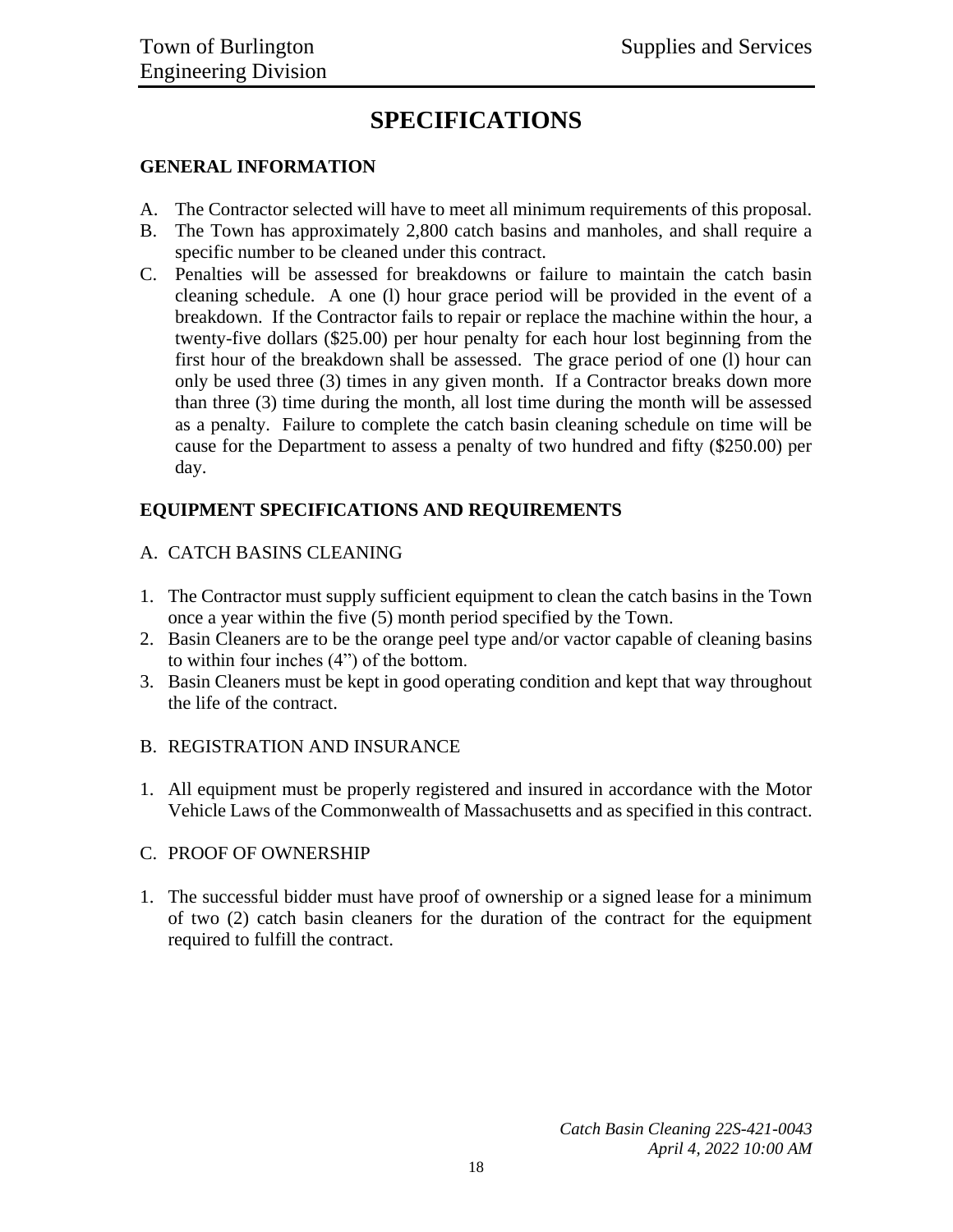### **OBLIGATION OF TOWN TO CONTRACTOR**

The Town will provide space in a Town yard for storage of the equipment. It will not however, assume any liability for any damages from whatever cause.

### **OBLIGATION OF CONTRACTOR TO TOWN**

- 1. The contractor will maintain the frequency of catch basin cleaning as agreed upon as close as possible, subject to severe weather conditions such as heavy rain, extreme cold, and snow. To this end the contractor must have back-up equipment available to him/her in the event of breakdown.
- 2. The Contractor must have a supervisor or foreman available to direct operations. This supervisor or foreman will report to the Highway Superintendent or his designee any problems as well as give progress reports.
- 3. The Contractor must show by past performance that he is capable of performing a contract of this magnitude and must enclose a list of other contracts he has completed in other cities and towns.
- 4. The Contractor agrees not to sublet or assign this contract in whole or in part without the approval or the authorization of the Highway Superintendent. However, nothing contained in this agreement shall create any contractual relationship between a subcontractor and the Town.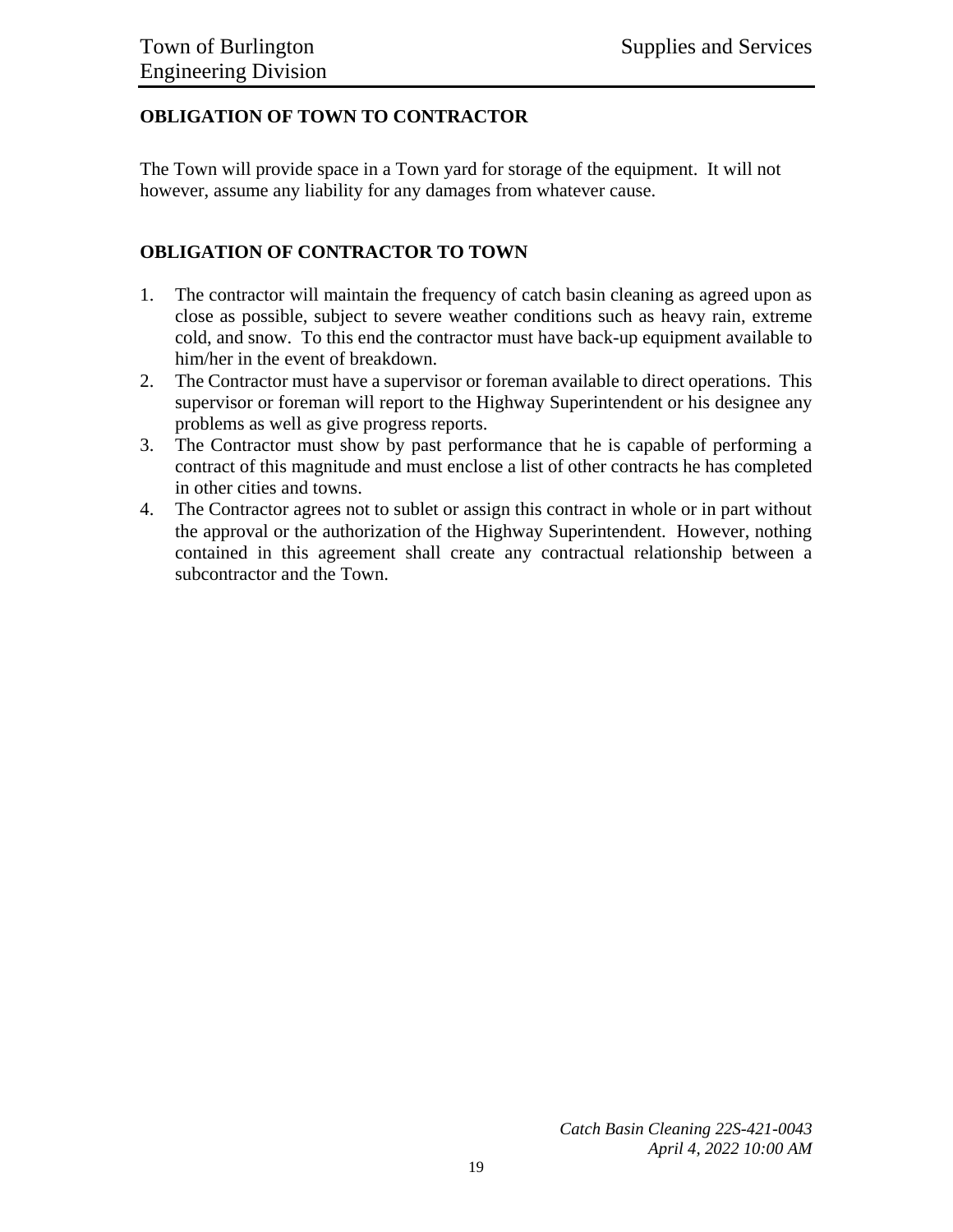### **INSURANCE**

<span id="page-19-0"></span>Contractor shall provide insurance as specified below:

### GENERAL LIABILITY

Includes:

- Comprehensive form
- Premises/Operations
- Underground Explosion & Collapse Hazard
- Products / Completed Operations
- Independent Contractors
- Broad From Property Damage
- Personal Injury

| Each Occurrence | \$1,000,000 |
|-----------------|-------------|
| Aggregate       | \$2,000,000 |

### **Automobile Liability**

Includes:

- All Owned Vehicles
- Hired Vehicles
- Non-owned Vehicles

| Bodily Injury & Property $\vert$ \$1,000,000 |  |
|----------------------------------------------|--|
| Damage Combined                              |  |

### **Workers Compensation & Employers Liability**

As Required by State of Massachusetts

| Each Accident                        | \$100,000 |
|--------------------------------------|-----------|
| Bodily Injury by Disease   \$500,000 |           |
| (Policy Limit)                       |           |
| Bodily Injury by Disease   \$100,000 |           |
| (Each Employee)                      |           |

### **Additional Insurance / Requirements**

• The Town of Burlington Shall be named as Additional Insured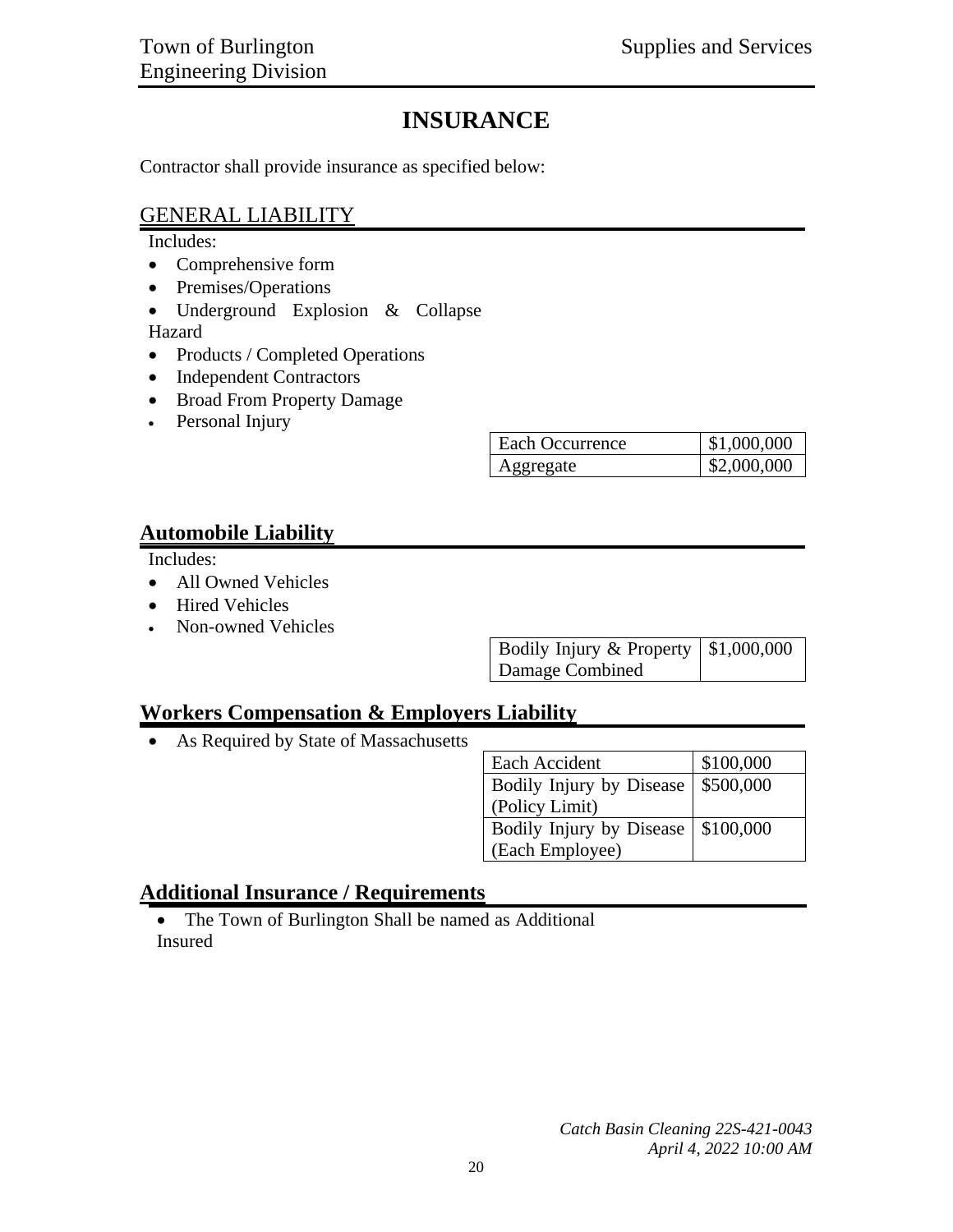

KARYN E. POLITO Lt. Governor

#### **THE COMMONWEALTH OF MASSACHUSETTS DEPARTMENT OF LABOR STANDARDS EXECUTIVE OFFICE OF LABOR AND WORKFORCE DEVELOPMENT**

### **Prevailing Wage Rates**

**As determined by the Director under the provisions of the**  CHARLES D. BAKER ROSALIN ACOSTA Governor<br>**Massachusetts General Laws, Chapter 149, Sections 26 to 27H** 

MICHAEL FLANAGAN Director

| Awarding Authority:         | Town of Burlington                |
|-----------------------------|-----------------------------------|
| <b>Contract Number:</b>     | 22S-421-0043                      |
| <b>Description of Work:</b> | Catch Basin Cleaning and Removals |

 $City/Down:$  **BURLINGTON** 

**Job Location:** Burlington MA

Information about Prevailing Wage Schedules for Awarding Authorities and Contractors

• This wage schedule applies only to the specific project referenced at the top of this page and uniquely identified by the "Wage Request Number" on all pages of this schedule.

• An Awarding Authority must request an updated wage schedule from the Department of Labor Standards ("DLS") if it has not opened bids or selected a contractor within 90 days of the date of issuance of the wage schedule. For CM AT RISK projects (bid pursuant to G.L. c.149A), the earlier of: (a) the execution date of the GMP Amendment, or (b) the bid for the first construction scope of work must be within 90-days of the wage schedule issuance date.

• The wage schedule shall be incorporated in any advertisement or call for bids for the project as required by M.G.L. c. 149, § 27. The wage schedule shall be made a part of the contract awarded for the project. The wage schedule must be posted in a conspicuous place at the work site for the life of the project in accordance with M.G.L. c. 149 § 27. The wages listed on the wage schedule must be paid to employees performing construction work on the project whether they are employed by the prime contractor, a filed sub-bidder, or any sub-contractor.

• All apprentices working on the project are required to be registered with the Massachusetts Department of Labor Standards, Division of Apprentice Standards (DLS/DAS). Apprentice must keep his/her apprentice identification card on his/her person during all work hours on the project. An apprentice registered with DAS may be paid the lower apprentice wage rate at the applicable step as provided on the prevailing wage schedule. **Any apprentice not registered with DLS/DAS regardless of whether or not they are registered with any other federal, state, local, or private agency must be paid the journeyworker's rate for the trade.**

• The wage rates will remain in effect for the duration of the project, except in the case of multi-year public construction projects. For construction projects lasting longer than one year, awarding authorities must request an updated wage schedule. Awarding authorities are required to request these updates no later than two weeks before the anniversary of the date the contract was executed by the awarding authority and the general contractor. For multi-year CM AT RISK projects, awarding authority must request an annual update no later than two weeks before the anniversary date, determined as the earlier of: (a) the execution date of the GMP Amendment, or (b) the execution date of the first amendment to permit procurement of construction services. Contractors are required to obtain the wage schedules from awarding authorities, and to pay no less than these rates to covered workers. The annual update requirement is not applicable to 27F "rental of equipment" contracts.

• Every contractor or subcontractor which performs construction work on the project is required to submit weekly payroll reports and a Statement of Compliance directly to the awarding authority by mail or email and keep them on file for three years. Each weekly payroll report must contain: the employee's name, address, occupational classification, hours worked, and wages paid. Do not submit weekly payroll reports to DLS. A sample of a payroll reporting form may be obtained at http://www.mass.gov/dols/pw.

• Contractors with questions about the wage rates or classifications included on the wage schedule have an affirmative obligation to inquire with DLS at (617) 626-6953.

• Employees not receiving the prevailing wage rate set forth on the wage schedule may report the violation to the Fair Labor Division of the office of the Attorney General at (617) 727-3465.

• Failure of a contractor or subcontractor to pay the prevailing wage rates listed on the wage schedule to all employees who perform construction work on the project is a violation of the law and subjects the contractor or subcontractor to civil and criminal penalties.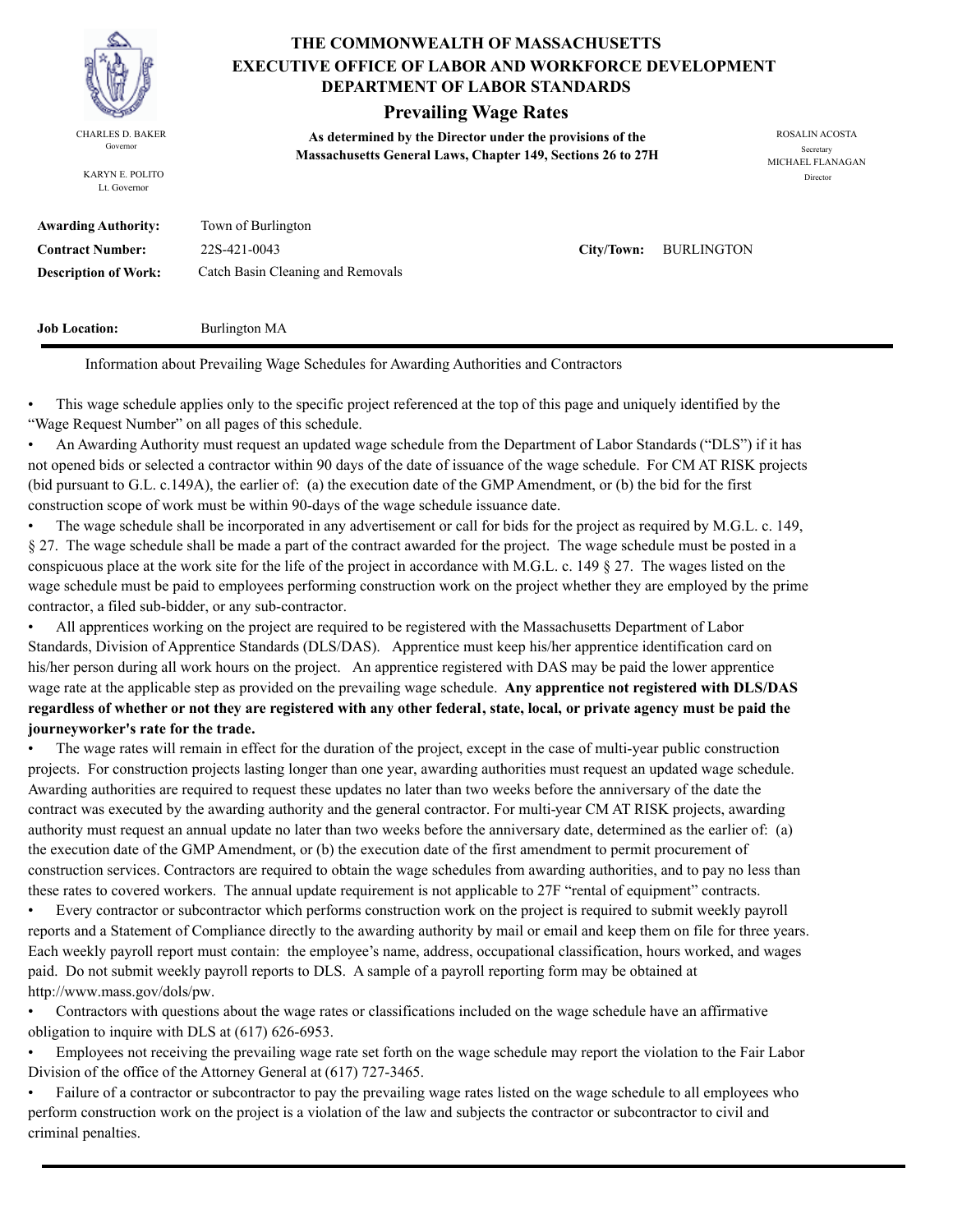| <b>Classification</b>                                                             | <b>Effective Date</b> | <b>Base Wage</b> | Health  | <b>Pension</b> | Supplemental<br>Unemployment | <b>Total Rate</b> |
|-----------------------------------------------------------------------------------|-----------------------|------------------|---------|----------------|------------------------------|-------------------|
| <b>Rental of Equipment - East</b>                                                 |                       |                  |         |                |                              |                   |
| (2 AXLE) DRIVER - EQUIPMENT<br>TEAMSTERS JOINT COUNCIL NO. 10 ZONE A              | 12/01/2021            | \$37.05          | \$13.41 | \$0.00         | \$0.00                       | \$50.46           |
| (3 AXLE) DRIVER - EQUIPMENT<br>TEAMSTERS JOINT COUNCIL NO. 10 ZONE A              | 12/01/2021            | \$37.12          | \$13.41 | \$0.00         | \$0.00                       | \$50.53           |
| (4 & 5 AXLE) DRIVER - EQUIPMENT<br>TEAMSTERS JOINT COUNCIL NO. 10 ZONE A          | 12/01/2021            | \$37.24          | \$13.41 | \$0.00         | \$0.00                       | \$50.65           |
| ADS/SUBMERSIBLE PILOT<br>PILE DRIVER LOCAL 56 (ZONE 1)                            | 08/01/2020            | \$103.05         | \$9.40  | \$0.00         | \$0.00                       | \$112.45          |
| For apprentice rates see "Apprentice- PILE DRIVER"                                |                       |                  |         |                |                              |                   |
| ASPHALT/CONCRETE/CRUSHER PLANT-ON SITE<br>OPERATING ENGINEERS LOCAL 4             | 12/01/2021            | \$51.38          | \$14.00 | \$0.00         | \$0.00                       | \$65.38           |
| For apprentice rates see "Apprentice-OPERATING ENGINEERS"                         |                       |                  |         |                |                              |                   |
| BACKHOE/FRONT-END LOADER<br>OPERATING ENGINEERS LOCAL 4                           | 12/01/2021            | \$51.38          | \$14.00 | \$0.00         | \$0.00                       | \$65.38           |
| For apprentice rates see "Apprentice-OPERATING ENGINEERS"                         |                       |                  |         |                |                              |                   |
| BULLDOZER/GRADER/SCRAPER<br>OPERATING ENGINEERS LOCAL 4                           | 12/01/2021            | \$50.83          | \$14.00 | \$0.00         | \$0.00                       | \$64.83           |
| For apprentice rates see "Apprentice- OPERATING ENGINEERS"                        |                       |                  |         |                |                              |                   |
| CLAM SHELLS/SLURRY BUCKETS/HEADING MACHINES<br><b>OPERATING ENGINEERS LOCAL 4</b> | 12/01/2021            | \$52.38          | \$14.00 | \$0.00         | \$0.00                       | \$66.38           |
| For apprentice rates see "Apprentice- OPERATING ENGINEERS"                        |                       |                  |         |                |                              |                   |
| <b>COMPRESSOR OPERATOR</b><br><b>OPERATING ENGINEERS LOCAL 4</b>                  | 12/01/2021            | \$33.69          | \$14.00 | \$0.00         | \$0.00                       | \$47.69           |
| For apprentice rates see "Apprentice-OPERATING ENGINEERS"                         |                       |                  |         |                |                              |                   |
| <b>DIVER</b><br>PILE DRIVER LOCAL 56 (ZONE 1)                                     | 08/01/2020            | \$68.70          | \$9.40  | \$0.00         | \$0.00                       | \$78.10           |
| For apprentice rates see "Apprentice- PILE DRIVER"                                |                       |                  |         |                |                              |                   |
| <b>DIVER TENDER</b><br>PILE DRIVER LOCAL 56 (ZONE 1)                              | 08/01/2020            | \$49.07          | \$9.40  | \$0.00         | \$0.00                       | \$58.47           |
| For apprentice rates see "Apprentice- PILE DRIVER"                                |                       |                  |         |                |                              |                   |
| DIVER TENDER (EFFLUENT)<br>PILE DRIVER LOCAL 56 (ZONE 1)                          | 08/01/2020            | \$73.60          | \$9.40  | \$0.00         | \$0.00                       | \$83.00           |
| For apprentice rates see "Apprentice- PILE DRIVER"                                |                       |                  |         |                |                              |                   |
| DIVER/SLURRY (EFFLUENT)<br>PILE DRIVER LOCAL 56 (ZONE 1)                          | 08/01/2020            | \$103.05         | \$9.40  | \$0.00         | \$0.00                       | \$112.45          |
| For apprentice rates see "Apprentice- PILE DRIVER"                                |                       |                  |         |                |                              |                   |
| FORK LIFT/CHERRY PICKER<br><b>OPERATING ENGINEERS LOCAL 4</b>                     | 12/01/2021            | \$51.38          | \$14.00 | \$0.00         | \$0.00                       | \$65.38           |
| For apprentice rates see "Apprentice- OPERATING ENGINEERS"                        |                       |                  |         |                |                              |                   |
| <b>GENERATOR/LIGHTING PLANT/HEATERS</b><br>OPERATING ENGINEERS LOCAL 4            | 12/01/2021            | \$33.69          | \$14.00 | \$0.00         | \$0.00                       | \$47.69           |
| For apprentice rates see "Apprentice- OPERATING ENGINEERS"                        |                       |                  |         |                |                              |                   |
| HOISTING ENGINEER/CRANES/GRADALLS<br>OPERATING ENGINEERS LOCAL 4                  | 12/01/2021            | \$51.38          | \$14.00 | \$0.00         | \$0.00                       | \$65.38           |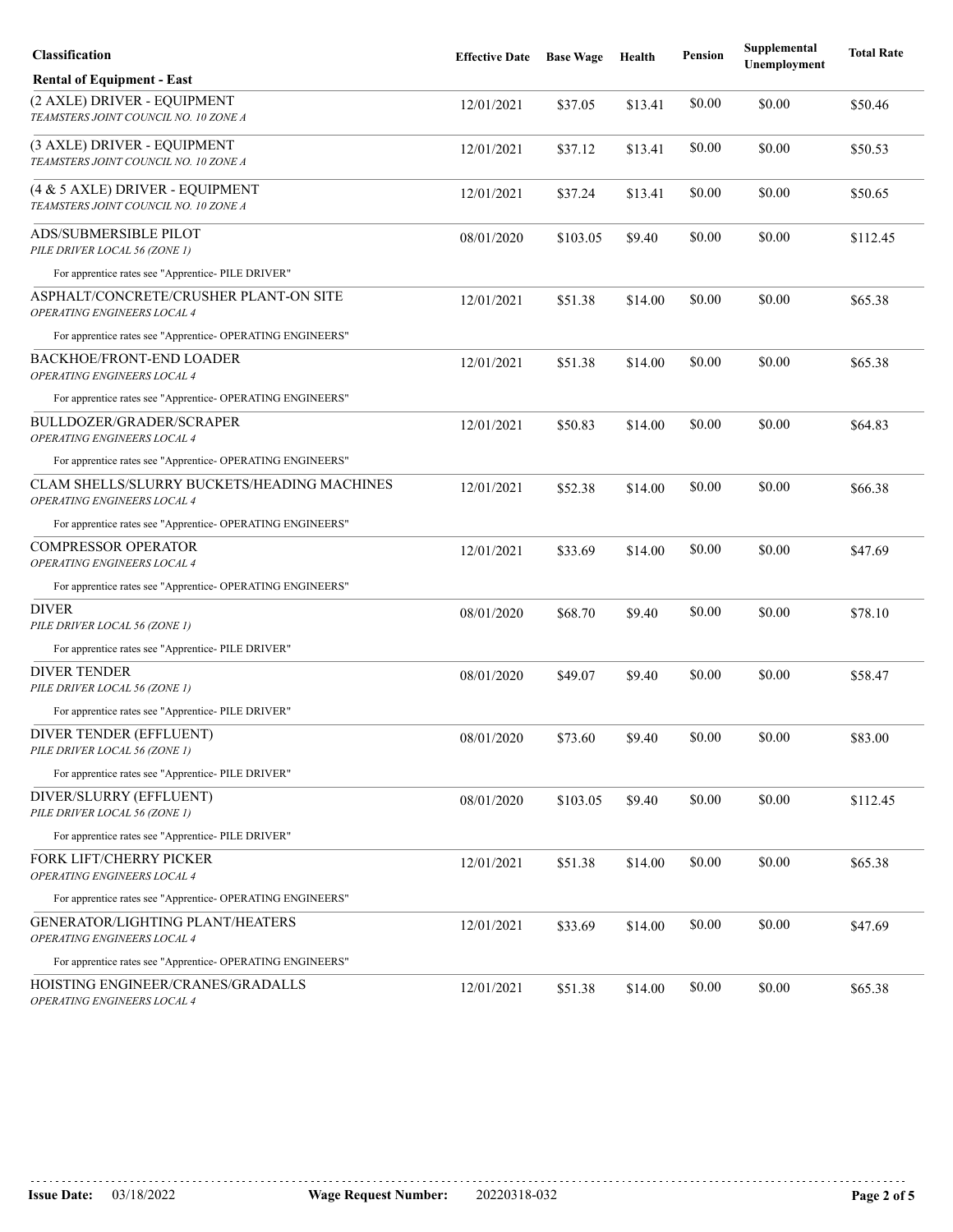|              | <b>Effective Date -</b> | 12/01/2021                                   |                             |         |         | Supplemental |                   |         |
|--------------|-------------------------|----------------------------------------------|-----------------------------|---------|---------|--------------|-------------------|---------|
| Step         | percent                 |                                              | Apprentice Base Wage Health |         | Pension | Unemployment | <b>Total Rate</b> |         |
| 1            | 55                      |                                              | \$28.26                     | \$14.00 | \$0.00  | \$0.00       | \$42.26           |         |
| 2            | 60                      |                                              | \$30.83                     | \$14.00 | \$0.00  | \$0.00       | \$44.83           |         |
| 3            | 65                      |                                              | \$33.40                     | \$14.00 | \$0.00  | \$0.00       | \$47.40           |         |
| 4            | 70                      |                                              | \$35.97                     | \$14.00 | \$0.00  | \$0.00       | \$49.97           |         |
| 5            | 75                      |                                              | \$38.54                     | \$14.00 | \$0.00  | \$0.00       | \$52.54           |         |
| 6            | 80                      |                                              | \$41.10                     | \$14.00 | \$0.00  | \$0.00       | \$55.10           |         |
| 7            | 85                      |                                              | \$43.67                     | \$14.00 | \$0.00  | \$0.00       | \$57.67           |         |
| 8            | 90                      |                                              | \$46.24                     | \$14.00 | \$0.00  | \$0.00       | \$60.24           |         |
| Notes:       |                         | <b>Apprentice to Journeyworker Ratio:1:6</b> |                             |         |         |              |                   |         |
| $\mathbf{r}$ |                         |                                              | 12/01/2021                  | \$41.18 | \$9.10  | \$0.00       | \$0.00            | \$50.28 |

### **Apprentice -** *OPERATING ENGINEERS - Local 4*

| Apprentice to Journeyworker Katio:1:0 |            |         |        |        |        |         |
|---------------------------------------|------------|---------|--------|--------|--------|---------|
| <b>LABORER</b>                        | 12/01/2021 | \$41.18 | \$9.10 | \$0.00 | \$0.00 | \$50.28 |
| <i>LABORERS - ZONE 1</i>              | 06/01/2022 | \$42.18 | \$9.10 | \$0.00 | \$0.00 | \$51.28 |
|                                       | 12/01/2022 | \$43.18 | \$9.10 | \$0.00 | \$0.00 | \$52.28 |
|                                       | 06/01/2023 | \$44.18 | \$9.10 | \$0.00 | \$0.00 | \$53.28 |
|                                       | 12/01/2023 | \$45.43 | \$9.10 | \$0.00 | \$0.00 | \$54.53 |

3 80 \$32.94 \$9.10 \$0.00 \$0.00 \$42.04

#### **Apprentice -** *LABORER - Zone 1* 12/01/2021 Pension Supplemental Step percent Apprentice Base Wage Health Pension Unemployment Total Rate **Effective Date -** 1 60 \$24.71 \$9.10 \$0.00 \$0.00 \$33.81 2 70 \$28.83 \$9.10 \$0.00 \$0.00 \$37.93

|                                                                  | 4              | 90                      |                                              | \$37.06                     | \$9.10  | \$0.00  | \$0.00       | \$46.16           |         |
|------------------------------------------------------------------|----------------|-------------------------|----------------------------------------------|-----------------------------|---------|---------|--------------|-------------------|---------|
|                                                                  |                | <b>Effective Date -</b> | 06/01/2022                                   |                             |         |         | Supplemental |                   |         |
|                                                                  | Step           | percent                 |                                              | Apprentice Base Wage Health |         | Pension | Unemployment | <b>Total Rate</b> |         |
|                                                                  |                | 60                      |                                              | \$25.31                     | \$9.10  | \$0.00  | \$0.00       | \$34.41           |         |
|                                                                  | $\overline{c}$ | 70                      |                                              | \$29.53                     | \$9.10  | \$0.00  | \$0.00       | \$38.63           |         |
|                                                                  | 3              | 80                      |                                              | \$33.74                     | \$9.10  | \$0.00  | \$0.00       | \$42.84           |         |
|                                                                  | 4              | 90                      |                                              | \$37.96                     | \$9.10  | \$0.00  | \$0.00       | \$47.06           |         |
|                                                                  | Notes:         |                         |                                              |                             |         |         |              |                   |         |
|                                                                  |                |                         | <b>Apprentice to Journeyworker Ratio:1:5</b> |                             |         |         |              |                   |         |
| LABORER (HEAVY & HIGHWAY)<br>LABORERS - ZONE 1 (HEAVY & HIGHWAY) |                |                         |                                              | 12/01/2021                  | \$41.18 | \$9.10  | \$0.00       | \$0.00            | \$50.28 |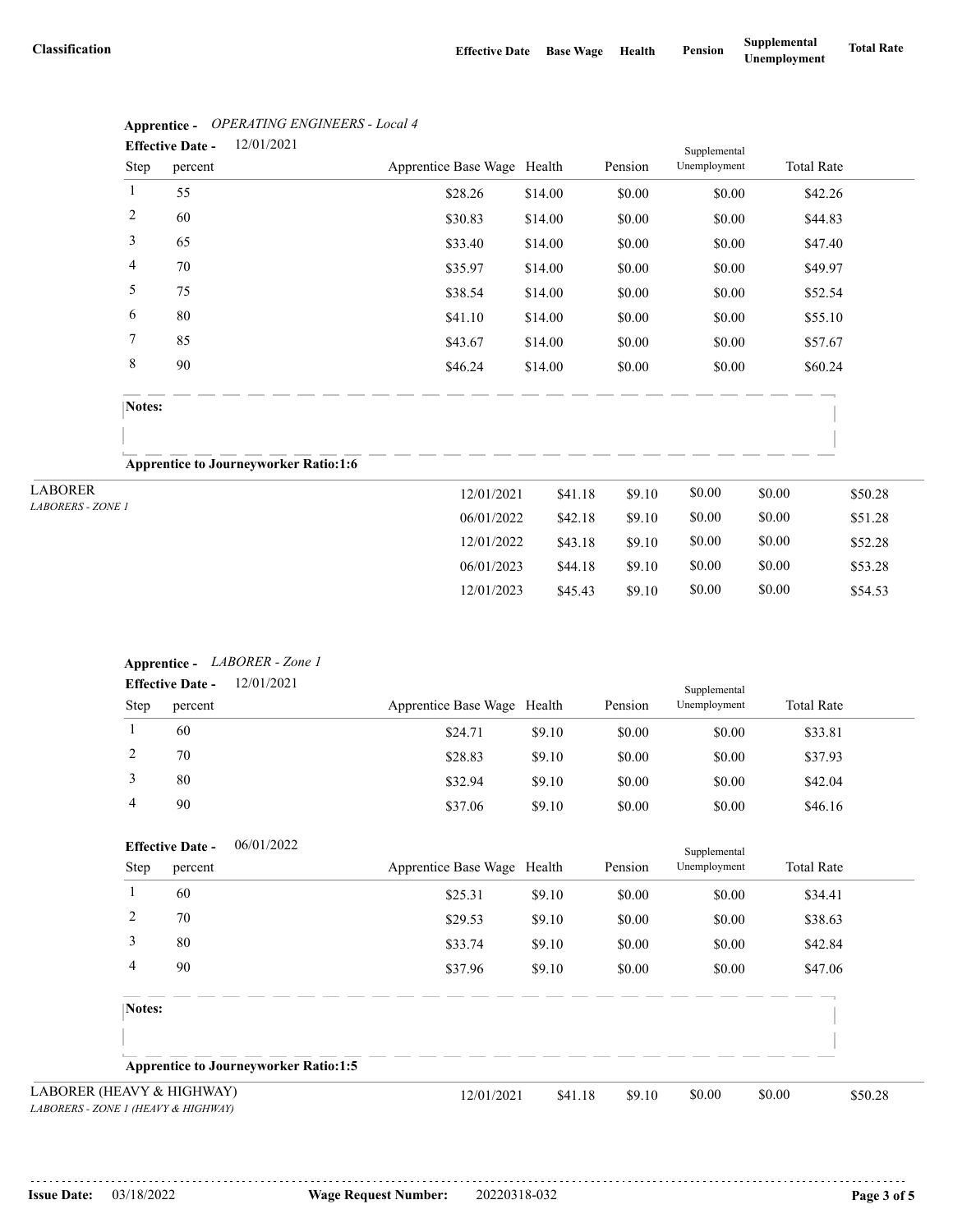|                                                                        |              | 12/01/2021<br><b>Effective Date -</b>                      |                             |         |         | Supplemental |        |                   |
|------------------------------------------------------------------------|--------------|------------------------------------------------------------|-----------------------------|---------|---------|--------------|--------|-------------------|
|                                                                        | Step         | percent                                                    | Apprentice Base Wage Health |         | Pension | Unemployment |        | <b>Total Rate</b> |
|                                                                        | $\mathbf{1}$ | 60                                                         | \$24.71                     | \$9.10  | \$0.00  | \$0.00       |        | \$33.81           |
|                                                                        | 2            | 70                                                         | \$28.83                     | \$9.10  | \$0.00  | \$0.00       |        | \$37.93           |
|                                                                        | 3            | 80                                                         | \$32.94                     | \$9.10  | \$0.00  | \$0.00       |        | \$42.04           |
|                                                                        | 4            | 90                                                         | \$37.06                     | \$9.10  | \$0.00  | \$0.00       |        | \$46.16           |
|                                                                        | Notes:       |                                                            |                             |         |         |              |        |                   |
|                                                                        |              | <b>Apprentice to Journeyworker Ratio:1:5</b>               |                             |         |         |              |        |                   |
| OPERATING ENGINEERS LOCAL 4                                            |              | OILER (OTHER THAN TRUCK CRANES, GRADALLS)                  | 12/01/2021                  | \$23.48 | \$14.00 | \$0.00       | \$0.00 | \$37.48           |
|                                                                        |              | For apprentice rates see "Apprentice- OPERATING ENGINEERS" |                             |         |         |              |        |                   |
| OPERATING ENGINEERS LOCAL 4                                            |              | OILER (TRUCK CRANES, GRADALLS)                             | 12/01/2021                  | \$28.44 | \$14.00 | \$0.00       | \$0.00 | \$42.44           |
|                                                                        |              | For apprentice rates see "Apprentice- OPERATING ENGINEERS" |                             |         |         |              |        |                   |
| OPERATING ENGINEERS LOCAL 4                                            |              | OTHER POWER DRIVEN EQUIPMENT - CLASS II                    | 12/01/2021                  | \$50.83 | \$14.00 | \$0.00       | \$0.00 | \$64.83           |
|                                                                        |              | For apprentice rates see "Apprentice- OPERATING ENGINEERS" |                             |         |         |              |        |                   |
| TEAMSTERS JOINT COUNCIL NO. 10 ZONE A                                  |              | PANEL & PICKUP TRUCKS DRIVER                               | 12/01/2021                  | \$36.88 | \$13.41 | \$0.00       | \$0.00 | \$50.29           |
| OPERATING ENGINEERS LOCAL 4                                            |              | POWER SHOVEL/DERRICK/TRENCHING MACHINE                     | 12/01/2021                  | \$51.38 | \$14.00 | \$0.00       | \$0.00 | \$65.38           |
|                                                                        |              | For apprentice rates see "Apprentice- OPERATING ENGINEERS" |                             |         |         |              |        |                   |
| PUMP OPERATOR (CONCRETE)<br>OPERATING ENGINEERS LOCAL 4                |              |                                                            | 12/01/2021                  | \$51.38 | \$14.00 | \$0.00       | \$0.00 | \$65.38           |
|                                                                        |              | For apprentice rates see "Apprentice- OPERATING ENGINEERS" |                             |         |         |              |        |                   |
| PUMP OPERATOR (DEWATERING, OTHER)<br>OPERATING ENGINEERS LOCAL 4       |              |                                                            | 12/01/2021                  | \$33.69 | \$14.00 | \$0.00       | \$0.00 | \$47.69           |
|                                                                        |              | For apprentice rates see "Apprentice- OPERATING ENGINEERS" |                             |         |         |              |        |                   |
| ROLLER/SPREADER/MULCHING MACHINE<br><b>OPERATING ENGINEERS LOCAL 4</b> |              |                                                            | 12/01/2021                  | \$50.83 | \$14.00 | \$0.00       | \$0.00 | \$64.83           |
|                                                                        |              | For apprentice rates see "Apprentice- OPERATING ENGINEERS" |                             |         |         |              |        |                   |
| TEAMSTERS JOINT COUNCIL NO. 10 ZONE A                                  |              | SPECIALIZED EARTH MOVING EQUIP < 35 TONS                   | 12/01/2021                  | \$37.34 | \$13.41 | \$0.00       | \$0.00 | \$50.75           |
| TEAMSTERS JOINT COUNCIL NO. 10 ZONE A                                  |              | SPECIALIZED EARTH MOVING EQUIP > 35 TONS                   | 12/01/2021                  | \$37.63 | \$13.41 | \$0.00       | \$0.00 | \$51.04           |
| OPERATING ENGINEERS LOCAL 4                                            |              | TRACTORS/PORTABLE STEAM GENERATORS                         | 12/01/2021                  | \$50.83 | \$14.00 | \$0.00       | \$0.00 | \$64.83           |
|                                                                        |              | For apprentice rates see "Apprentice- OPERATING ENGINEERS" |                             |         |         |              |        |                   |
| TEAMSTERS JOINT COUNCIL NO. 10 ZONE A                                  |              | TRAILERS FOR EARTH MOVING EQUIPMENT                        | 12/01/2021                  | \$37.92 | \$13.41 | \$0.00       | \$0.00 | \$51.33           |
| TEAMSTERS JOINT COUNCIL NO. 10 ZONE A                                  |              | VAC-HAUL/CATCH BASIN CLEANING                              | 12/01/2021                  | \$37.34 | \$13.41 | \$0.00       | \$0.00 | \$50.75           |

|                              | Apprentice - LABORER (Heavy & Highway) - Zone 1 |
|------------------------------|-------------------------------------------------|
| $\mathbf{r}$ as $\mathbf{r}$ | 10/01/001                                       |